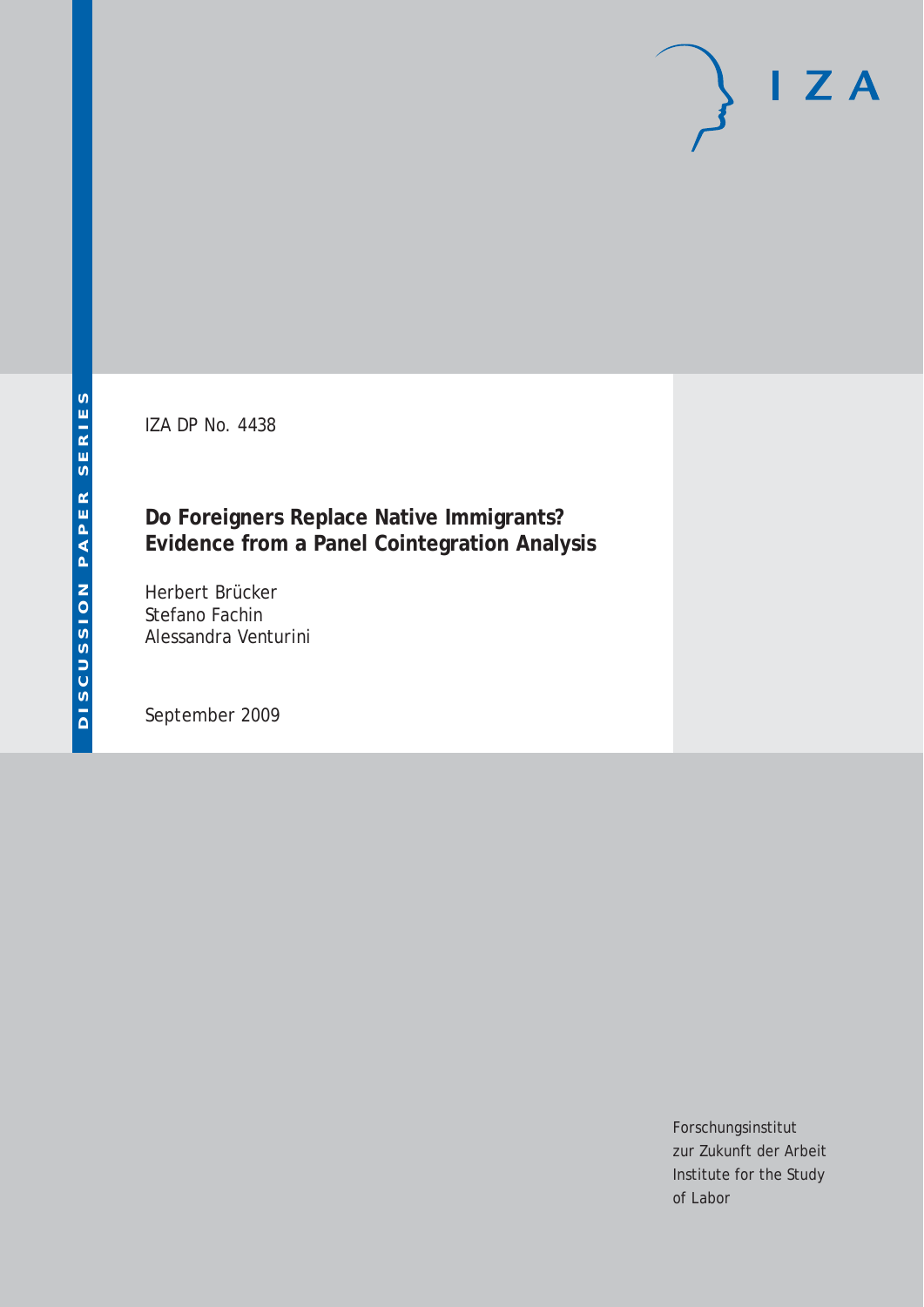# **Do Foreigners Replace Native Immigrants? Evidence from a Panel Cointegration Analysis**

# **Herbert Brücker**

*Institute for Employment Research (IAB), University of Bamberg and IZA* 

## **Stefano Fachin**

*University of Rome "La Sapienza"*

# **Alessandra Venturini**

*University of Turin, CHILD, RSCAS and IZA* 

Discussion Paper No. 4438 September 2009

IZA

P.O. Box 7240 53072 Bonn Germany

Phone: +49-228-3894-0 Fax: +49-228-3894-180 E-mail: iza@iza.org

Any opinions expressed here are those of the author(s) and not those of IZA. Research published in this series may include views on policy, but the institute itself takes no institutional policy positions.

The Institute for the Study of Labor (IZA) in Bonn is a local and virtual international research center and a place of communication between science, politics and business. IZA is an independent nonprofit organization supported by Deutsche Post Foundation. The center is associated with the University of Bonn and offers a stimulating research environment through its international network, workshops and conferences, data service, project support, research visits and doctoral program. IZA engages in (i) original and internationally competitive research in all fields of labor economics, (ii) development of policy concepts, and (iii) dissemination of research results and concepts to the interested public.

IZA Discussion Papers often represent preliminary work and are circulated to encourage discussion. Citation of such a paper should account for its provisional character. A revised version may be available directly from the author.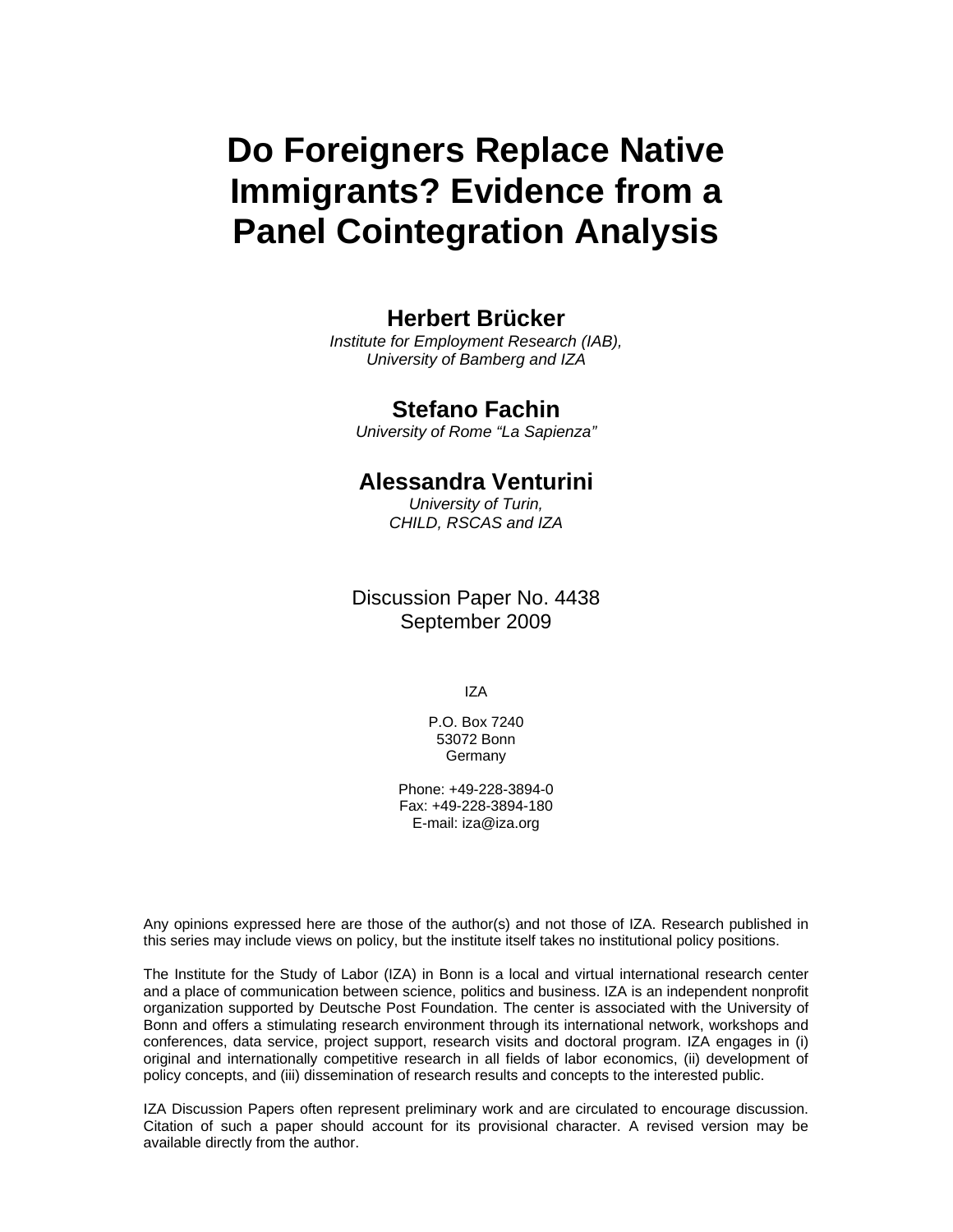IZA Discussion Paper No. 4438 September 2009

# **ABSTRACT**

# **Do Foreigners Replace Native Immigrants? Evidence from a Panel Cointegration Analysis**

This paper examines the impact of the immigration of foreigners on domestic labour mobility. Since David Card's seminal study on the regional labour market impact of the Mariel Boatlift it is controversial whether domestic labour mobility equilibrates economic conditions across cities and regions. However, there is little or no evidence that natives leave destinations where migrants tend to cluster. In this paper we reconcile the existing evidence by taking another route. We analyze whether the immigration of foreigners replaces domestic mobility from poor to rich regions. We focus on Italy, which is characterized by market differences in earnings between the North and the South. Based on a panel cointegration approach we exploit the variance of international and internal migration over time for identifying potential displacement effects. The main finding is that, conditional on unemployment and wage differentials, the share of foreign workers in the labour force of the destination regions discourages internal labour mobility significantly. As a consequence, spatial correlation studies which use the variance of the foreigner share across region for identifying the wage and employment effects of immigration, tend to understate the actual immigration impact.

JEL Classification: F22

Keywords: international migration, domestic migration, labour markets, panel cointegration, Italy

Corresponding author:

Alessandra Venturini Department of Economics University of Turin Via Po, 53 10124 Torino Italy E-mail: alessandra.venturini@unito.it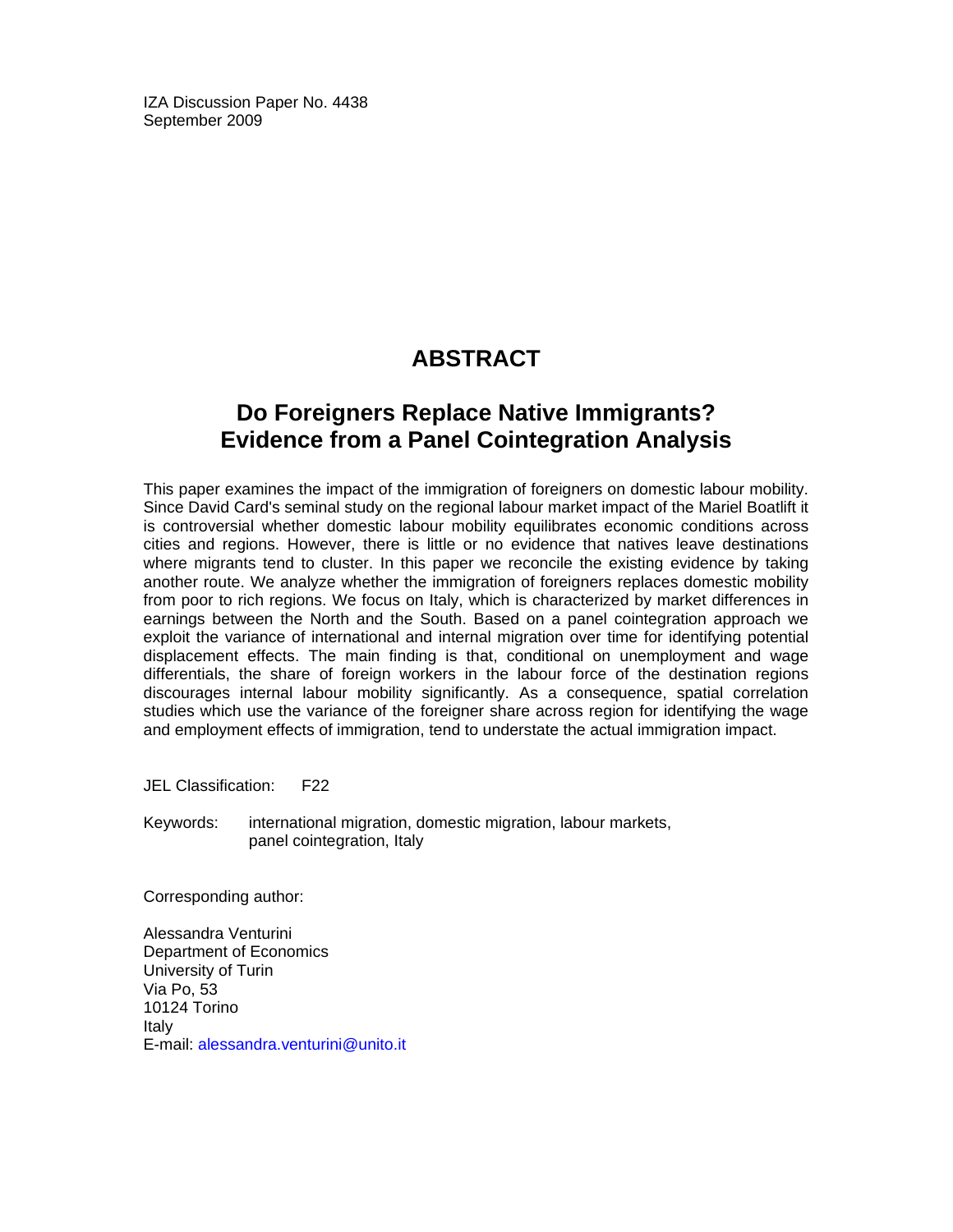## 1 Introduction

The objective of this paper is to contribute to a better understanding of the impact of international migration on domestic labour mobility in the destination country. We analyze the case of a destination country with a core and a periphery (two regions with cultural and geographical proximity but very distant in terms of factor endowment and of specialization patterns). The aim is to understand the role played by the inflow of foreign migrants in changing the equilibrium between labour markets in the two areas. The question we address is whether international migration - while mitigating an international imbalance - is aggravating a domestic imbalance in the countries of destination at the same time.

The literature on the effects of foreign immigration on native wages and employment opportunities has devoted much attention to the question whether the arrival of foreign immigrants has induced the out-migration of natives in the affected areas. Following David Card's famous analysis of the impact of the Mariel Boatlift on labour markets in the Miami region  $(Card, 1990)$ , a large body of literature has exploited cross-regional differences in the foreigner share for identifying the effects of immigration on wages or other labour market variables. For an overview see Card (2002) and the references therein. Examples for European studies are Hunt (1992), Haisken-DeNew and Zimmermann (1999), Gavosto, Venturini and Villosio (1999) Winckelmann and Zimmermann (1993) and Dustmann (2005).<sup>2</sup> Most of these studies find only weak effects if at all (see Longhi et al., 2005, 2006, 2008, for a meta-analysis of the literature).

This literature has been challenged by the contributions of Filer (1992), Borjas (2003) and others, who suggest that the weak labour market effects of migration found in studies which use the cross-regional variation in the foreigner share might be traced back to the fact that natives leave areas where immigrants concentrate. Hence, the effects of migration are spread away to other areas and the impact of an increase in the foreign labour force in one area is diluted to other parts of the country. Borjas (2003) therefore proposes to use national data rather than regional data in order to identify the labour market effects of migration. Indeed, he finds evidence for larger effects of migration in national-level studies than those found in regional-level studies (Borjas, 2003; Aydemir and Borjas, 2006), although this evidence is not uncontroversial (see Ottaviano and Peri, 2006, 2008). However, as Card and Di Nardo (2000) and Card (2002) have shown, there is little or no evidence that natives do actually leave areas where international

<sup>&</sup>lt;sup>1</sup>Financial support from MIUR is gratefully acknowledged. Thanks also to Monica Angelillo for skillful and dedicated research assistance and Roberto Quaranta for kindly providing data from the WHIP database. Correspondance to: Herbert.Bruecker@iab.de, s.fachin@caspur.it, alessandra.venturini@unito.it.

 $2^2$  For a careful survey of the European empirical results see also Venturini (2004).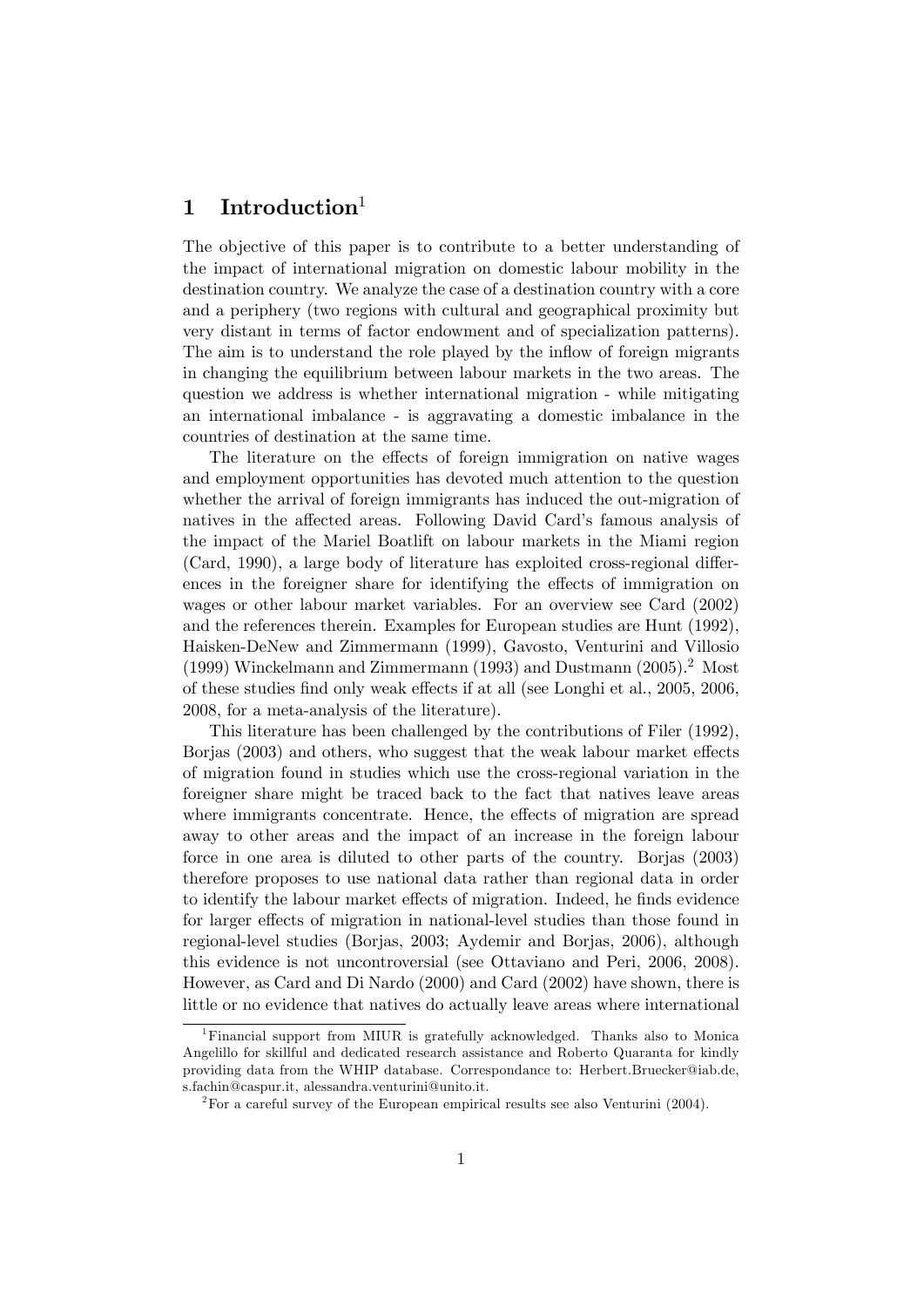migrants cluster. Hence, there is no evidence which supports the hypothesis that regional-level studies tend to understate the impact foreign migration on domestic labour markets due to an out-migration of natives.

We reconcile this contrasting evidence in this paper by taking another route. Consider the case of a country which is characterized by a core and a periphery, i.e. by substantial differences in earnings and employment opportunities between the rich and the poor region. Distinguish three types of workers in the destination region by their migration status: local natives (born and resident there), immigrant natives (born in another region but resident in the core) and foreign immigrants. The entry of foreigners may indeed provide an incentive for natives in the destination region to move to another region of the core or even abroad if they compete in the labour market or other markets such as the housing market. However, since migrants from foreign countries usually tend to move into prosperous regions of the destination country, those incentives to leave an area penetrated by foreign migrants are relatively small. Moreover, foreign workers might be complements in the labour market for local natives or reduce prices for services and goods consumed by local natives.

There is however a second channel, by which foreign migration can affect the domestic labour supply: the entry of foreigners can replace immigration of natives from the periphery to the core. The entry of foreign migrants can hinder the immigration of natives from the periphery to the core by various channels: falling wages, lower employment opportunities, shortage of housing, and other effects which tend to replace domestic migration. Essentially, the negative effect of foreign immigration on native immigration can explain the reduction of native labour supply in regions where foreign migrants concentrate (in short, Borjas' hypothesis), which is however not induced by outflows of natives from the area of immigration (in short, Card's hypothesis).

Note that the out-migration of natives to other regions in the core and the replacement of immigration from the periphery to the core may cause different economic effects: while the first phenomenon restores an equilibrium between regions of the core after a labour supply shock, the latter conserves or even worsens imbalances between the periphery and the core.

To identify the different effects of international migration on domestic labour mobility, we analyze the impact of immigration of foreigners on native labour mobility. Contrary to the micro literature of the subject (Attanasio and Padoa Schioppa, 1991; Faini et al., 1997), which examines the effects of foreign immigration on the emigration of natives, we analyze here how foreign labour supply changes affect labour demand in the core, and, hence, native migration from the periphery to the core. For this purpose, we identify the basic channels by which foreign immigration can affect equilibria in the core and the periphery of the destination country in a simple labour market model which considers wage rigidities. Based on this model, we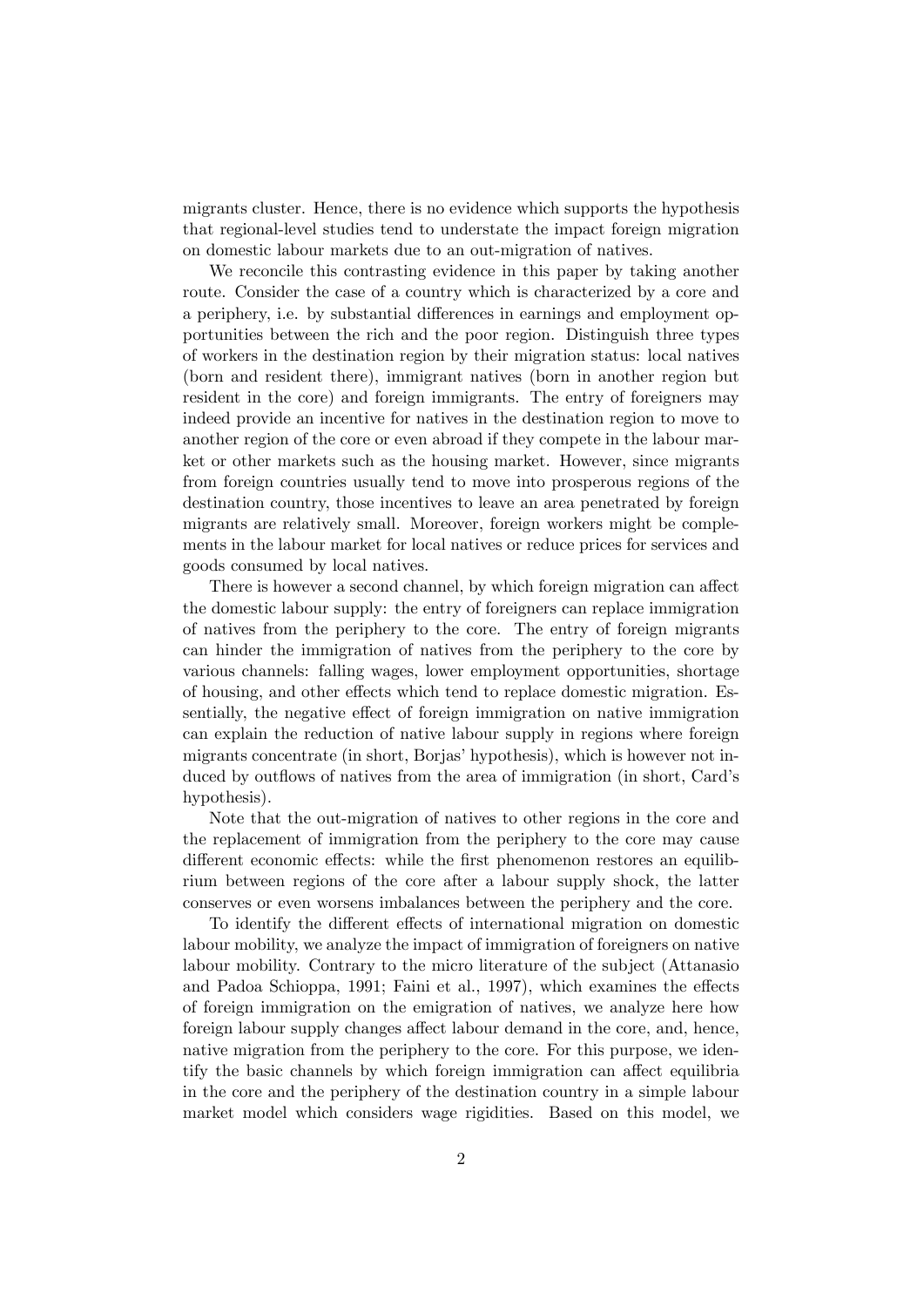try to assess empirically whether the immigration of foreigners does indeed reduce domestic migration of natives from the periphery to the core.

Our empirical analysis focuses on Italy, which is in our view especially suitable for four reasons: First, Italy is characterized by marked regional differences in employment opportunities and wages between the core in the North and the periphery in the South. These regional imbalances are one of the largest within the EU and the OECD. Second, there exists a substantial amount of previous research which has examined the impact of immigration of foreigners on native wages (Gavosto et al. 1999) and on the probability of finding or losing a job (Venturini and Villosio, 2006). These studies have adopted the spatial correlation approach and find little or no evidence that foreign migration affects wages and employment opportunities of natives. Third, Italy has become one of the main destinations of immigration in Europe during the 1980s and 1990s, at a foreign population of 2 millions and a share of foreign workers in the Italian labour force of about 7 % in 2007. This share is increasing even further, making Italy together with Spain to one of the main migration destinations in Europe since the beginning of this century. Fourth, there exist long time-series data on foreign immigration as well as on domestic migration of natives in Italy, which enables us to address our empirical question within the framework of advanced time-series econometrics.

Our sample covers eleven destination regions in the Centre and North of Italy from 1975 to 2001. The empirical framework which we apply uses the variance of international and internal migration as well as of other key explanatory variables over time for identifying the potential replacement effects of foreign immigration. The variables of interest are very likely to be non-stationary. Although the econometric analysis of non-stationary variables is now two decades old and well established in the literature, the overwhelming share of the labour market literature on the determinants of migration ignores the time-series properties of the data (e.g. Clark et al., 2002; Hatton and Tani, 2002; Hatton, 2003; Pederson et al., 2003). Notable exceptions are the papers by Hatton  $(1995)$ , Brücker and Schröder  $(2006)$ and Fachin (2007).

On the contrary, in this paper we fully take into account the stochastic properties of the variables of interest, as well as exploiting the panel structure of the data set. We take the cross-sectional dependence of the data into account by applying the cross-sectionally augmented ADF test proposed by Pesaran (2007) and the bootstrap panel cointegration test suggested by Fachin (2007). Although quite popular, we do not pool the data in the estimation of the model since pooled estimator are inconsistent if heterogeneity is present (see e.g. Pesaran and Smith, 1995). Allowing for full heterogeneity, we take into account the causal links between the variables of the model within each regional unit and between units of our panel.

Based on this approach, we find indeed evidence that foreign immigration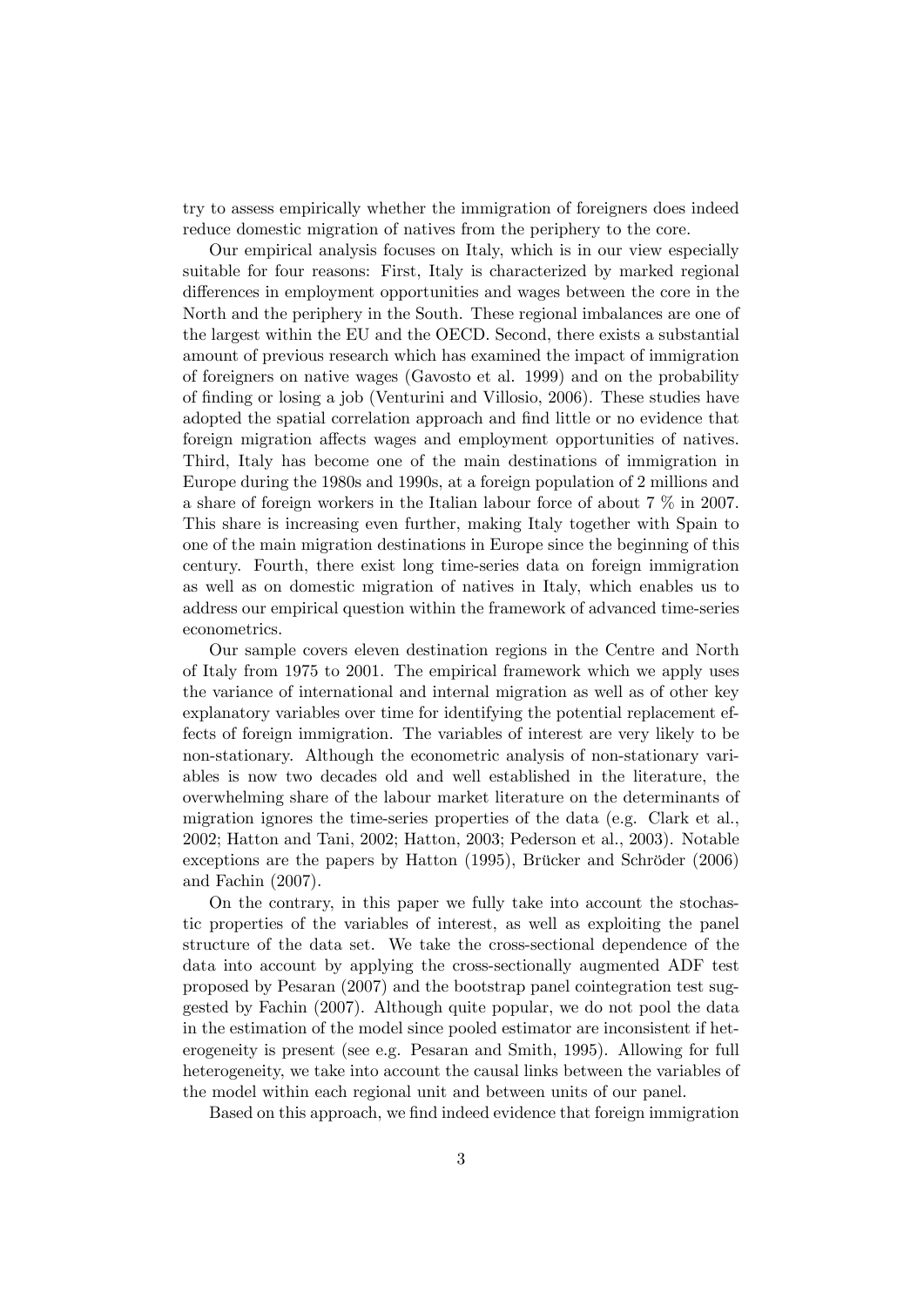replaces the internal migration of natives. Our estimation results suggest that these effects are significant and sizeable. Thus, the replacement of domestic migration is an important issue and has therefore to be considered in the analysis of the labour market effects of foreign immigration.

The remainder of the paper is organised as follows. Section 2 presents a simple model, which analyzes the wage and employment effects of migration in a core-periphery framework which considers the impact of migration on domestic labour mobility. Our model suggests not only that the immigration of foreigners replaces domestic labour mobility. Moreover, if domestic migration is indeed replaced by international migrants, the regional impact of foreign migration is mitigated such that regional-level studies find small or even no migration effects, even if they exist at the national level. Section 3 presents the data and Section 4 the empirical framework and and the estimation results. Section 5 concludes.

## 2 Theoretical background

## 2.1 The impact of migration on labour supply

Consider a country which comprises two regions, North and South. Labour is homogeneous, such that migrant and native workers are perfect substitutes. Wages and employment opportunities are better in the North, i.e.  $w_d > w_h$ , and  $u_d < u_h$ , where w denotes the wage rate, u the unemployment rate, and the subscript  $d$  the North (i.e. the destination region) and the subscript  $h$ the South (i.e. the home region of South-North migrants). Migrants move to region which is characterized by higher wages and better employment opportunities, i.e. the North.

The labour supply in the North is given by

$$
S_d = N_d + M_d + F_d,\tag{1}
$$

where  $S_d$  denotes the total labour force in the North,  $N_d$  the labor force of local residents,  $M_d$  the labour force from the South residing in the North, and  $F_d$  the foreign labour force residing in the North. International migration is treated here as an exogenous shock. The labour supply of natives from the North is determined by the domestic migration equation

$$
N_d = a_1(\ln w_d - \ln w_h) - a_2(\ln u_d - \ln u_h) - a_3 F_d + \delta' \mathbf{z}_d, \tag{2}
$$

where the vector  $\mathbf{z}_d$  denotes all location specific factors which influence domestic migration decisions of natives in the North such as a familiar environment and social relations, and  $\delta$  the respective vector of coefficients. The third term on the right hand side captures all factors by which the presence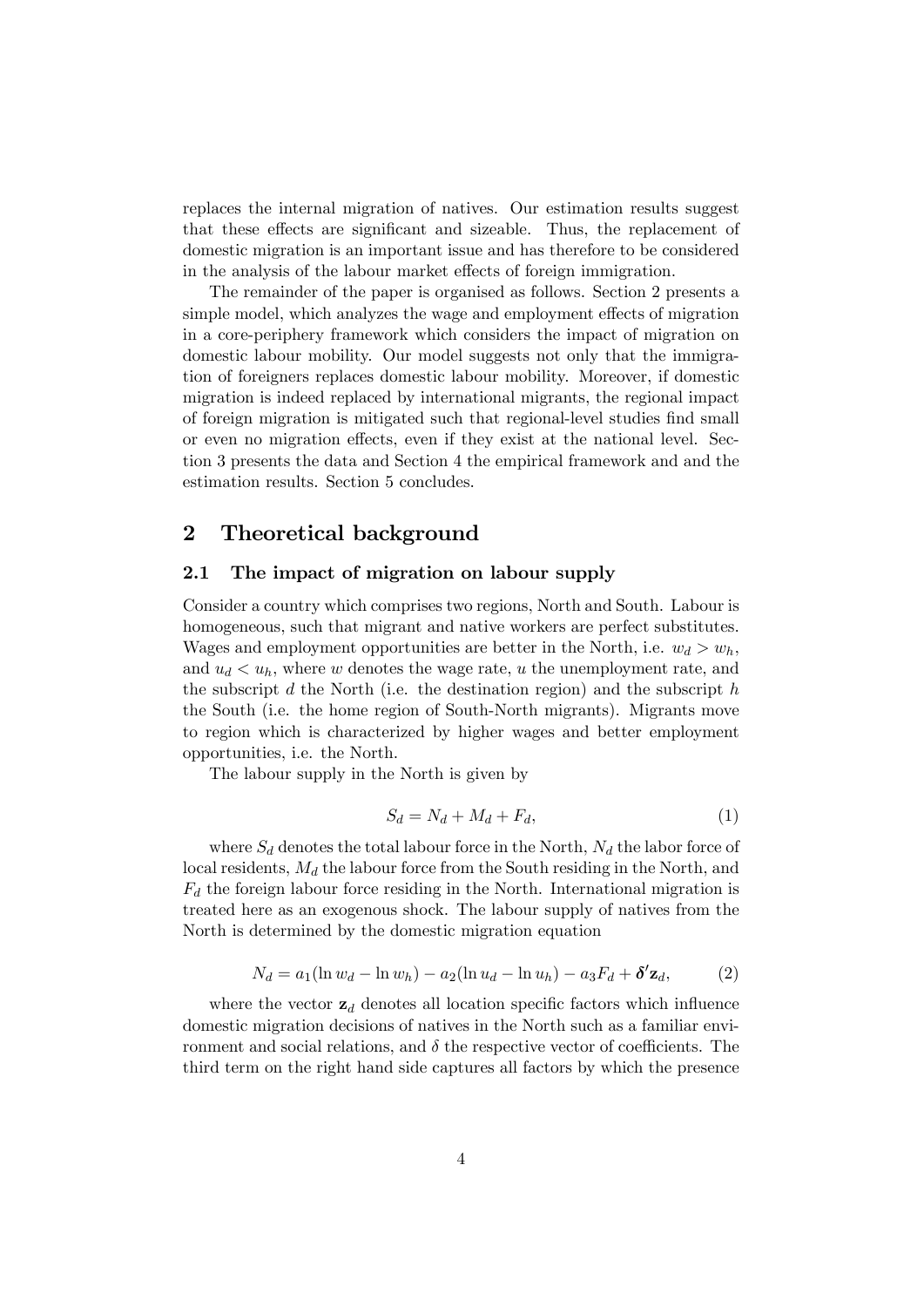of foreigners affect the utility of natives beyond wages and employment opportunities. This covers factors such as housing, congestion, criminality or simply xenophobia.

Analogously, the labour supply from the South in the North is represented by the migration equation

$$
M_d = b_1(\ln w_d - \ln w_h) - b_2(\ln u_d - \ln u_h) - b_3 F_d + \lambda' \mathbf{z}_d. \tag{3}
$$

Equation (2) captures the traditional Borjas-Filer argument, although it has proven to be rather weak empirically according to the evidence provided by David Card. This is hardly surprising, since migrants tend to concentrate in prosperous regions, where the incentives for natives to leave are low. In contrast, equation (3) represents the argument which we will examine in this paper, i.e. that foreign migrants tend to replace the immigration of natives from other regions. However, the implications of pushing natives in away from the prosperous regions or replacing the immigration of natives from other regions are identical for the labour market, as is demonstrated in the next subsection.

## 2.2 The labour market impact

The marginal response of the labour supply in the North with respect to a marginal influx of migrants is given by

$$
\frac{dS_d}{dF_d} = \gamma_1 \frac{d\ln w_d}{dF_d} - \gamma_2 \frac{d\ln u_d}{dF_d} - (1 - \gamma_3),\tag{4}
$$

where we use  $\gamma_1 = a_1 + b_1$ ,  $\gamma_2 = a_2 + b_2$ , and  $\gamma_3 = a_3 + b_3$ , for convenience. Note that Equation  $(4)$  implies that we ignore the indirect effects of migration into the North on wages and employment opportunities in the South. This can be justified by the assumption that migration is small or that the North is a small region relative to the South.

For the analysis of the wage and employment impact of migration it is necessary to make assumptions on the wage setting mechanism. We assume here that wages are fixed by a bilateral bargaining monopoly between trade unions and employer federations. The employer hires workers until the wage equals the marginal productivity of labour when the wage is fixed  $(i)$  right-to-manage<sup> $(i)$ </sup>. This is known by the participants in the wage negotiations. The participants consider the impact of wages on (un-)employment, albeit imperfectly. This allows writing the wage rate as a function of the unemployment rate, i.e. as

$$
w_d = \phi(u_d),\tag{5}
$$

where  $\phi' < 0$  and the unemployment rate is defined as

$$
u_d = 1 - \frac{L_d}{S_d}.
$$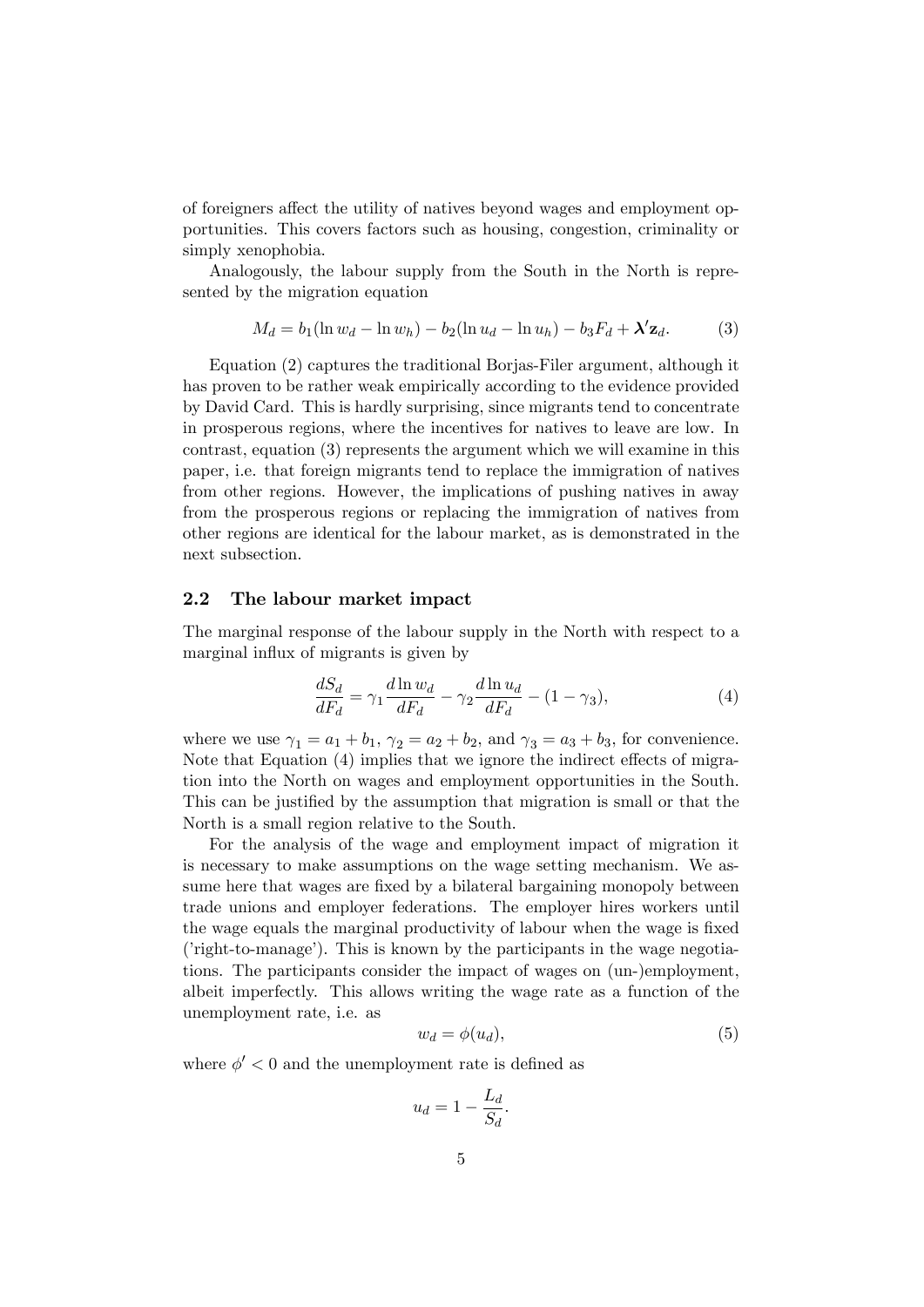We assume furthermore that the aggregate production function of the region is characterized by constant returns to scale and homogeneous of degree 1. In the short term, the capital stock is fixed. This enables us to derive the implicit function

$$
\Phi(L_d, S_d) \equiv w_d(L_d) - \phi(u_d(L_d, S_d)) = 0,\tag{6}
$$

where the wage rate  $w_d$  equals the marginal product of labour and  $\phi$  is by the definition of the unemployment rate a function of  $L_d$  and  $S_d$ .

For convenience, we write in the following the elasticity of the wage rate with respect to labour as  $\alpha$  and the semi-elasticity of the wage with respect to unemployment as  $\eta = -\phi'/w_d$ . Differentiating equation (6) implicitly yields then the marginal response of employment with respect to the immigration of foreign workers:

$$
\frac{dL_d}{dF_d} = \frac{\eta (1 - u_d)^2}{\eta (1 - u_d) - \alpha} \frac{dS_d}{dF},
$$
\n
$$
= \frac{(1 - \gamma_3)\eta (1 - u_d)^2 S_d}{[\eta (1 - u_d) - \alpha] S_d - \alpha (1 - u_d) [\gamma_1 \eta + \gamma_2 / u_d]}.
$$
\n(7)

The marginal impact of migration on employment reduces to the expression

$$
\frac{dL_d}{dF_d} = \frac{\eta(1 - u_d)^2}{\eta(1 - u_d) - \alpha}
$$

if migration does not affect internal labour mobility, i.e. if  $\gamma_i = 0, \forall i$ , and i  $\in \{1, 2, 3\}$ . Thus, the impact of migration on the growth of employment is smaller if migration has no impact on domestic labour mobility (note that  $\alpha$  is negative).

The marginal impact of migration on the wage rate in the North is given by

$$
\frac{dw_d}{dF} = \frac{(1-\gamma_3)\alpha\eta(1-u_d)w_d}{\left[\eta(1-u_d)-\alpha\right]S_d - \alpha(1-u_d)\left[\gamma_1\eta - \gamma_2/u_d\right]},\tag{8}
$$

which is smaller than the impact in case of no domestic labour mobility, i.e. smaller than

$$
\frac{dL_d}{dF_d} = \frac{\alpha \eta (1 - u_d) w_d}{\eta (1 - u_d) - \alpha}.
$$

Finally, the impact of immigration on the unemployment rate in the North is given by

$$
\frac{du_d}{dF_d} = \frac{-\alpha(1 - \gamma_3)(1 - u_d)}{[\eta(1 - u_d) - \alpha]S_d - \alpha(1 - u_d)[\gamma_1\eta + \gamma_2/u_d]},
$$
\n(9)

which reduces to

$$
\frac{dw_d}{dF_d} = \frac{-\alpha(1 - u_d)}{[\eta(1 - u_d) - \alpha]S_d}
$$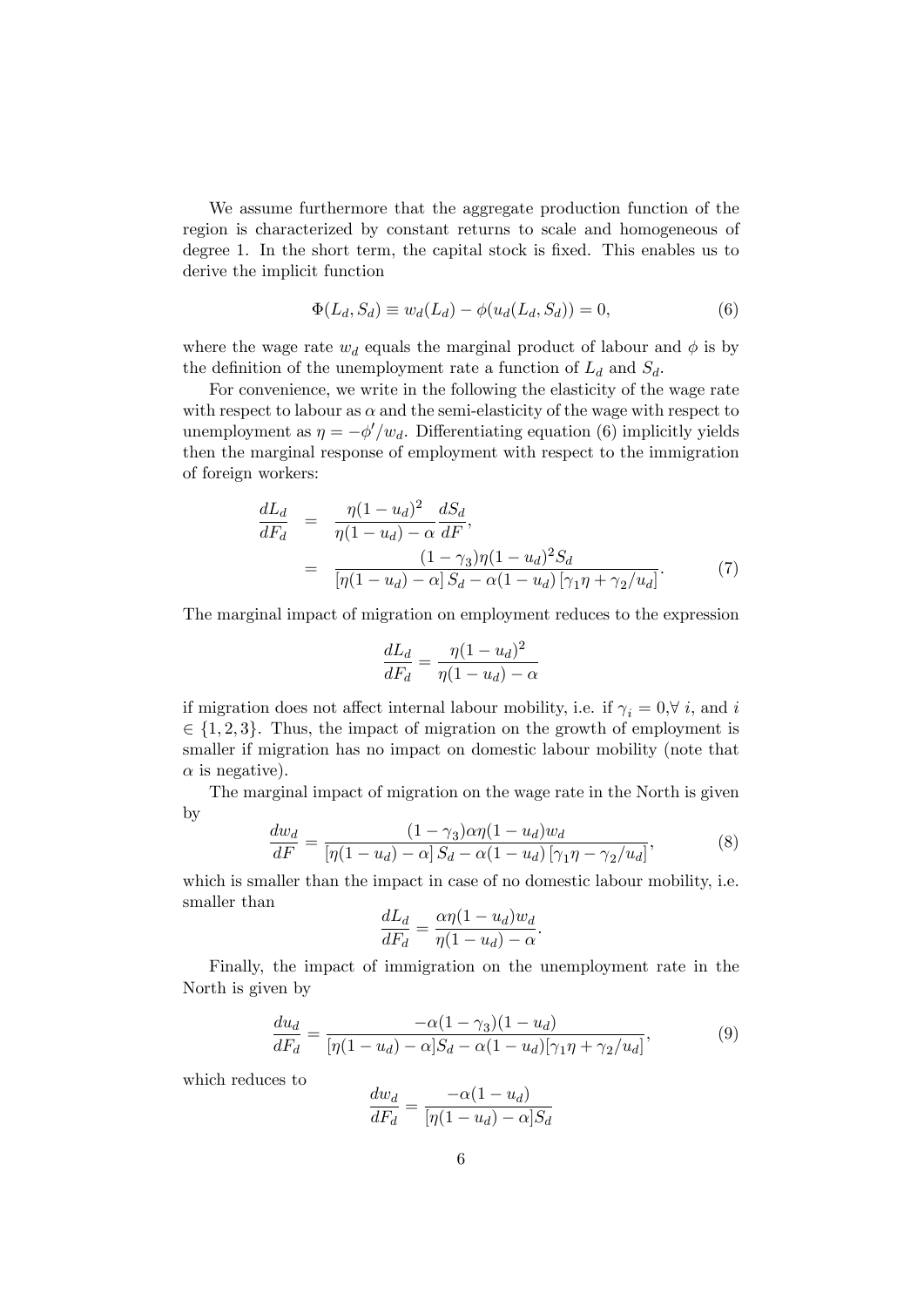in case of no domestic labour mobility. Note again that  $\alpha$  is negative such that an increase in labour supply through immigration increases unemployment in the destination region. Nevertheless, internal labour mobility dilutes the effects of immigration on unemployment in the destination region.

#### 2.3 Transfers to the South

In Italy migration incentives are diminished by substantial fiscal transfers from the wealthy North to the less prosperous South. Assume for the sake of convenience that transfers are Önanced by a proportional tax on labour income and take the form of direct payments. We can then rewrite equations (2) and (3) as

$$
N_d = a_1 \ln((1 - \tau)w_d) - \ln((1 - \tau)w_h) - a_2(\ln u_d - \ln u_h)
$$
  
- 
$$
a_3 F_d + a_4 \ln \pi_h + \delta' \mathbf{z}_d
$$
 (10)

and

$$
M_d = b_1 \ln((1-\tau)w_d) - \ln((1-\tau)w_h) - b_2(\ln u_d - \ln u_h)
$$
  
- 
$$
b_3 F_d + b_4 \ln \pi_h + \lambda' \mathbf{z}_d
$$
 (11)

where  $0 \leq \tau \leq 1$  denotes the proportional tax on labour income and  $\pi_h > 0$ the transfer payment per capita which each member of the labour force receives in the South. Note that  $\pi_h = \tau [w_d(1 - u_d)s_d + w_h(1 - u_h)],$  where  $s_d$  denotes the ratio of the labour force in the North to the labour force in the South, i.e.  $s_d = S_d/S_h$ . Fiscal transfers thus reduce the incentives for natives from the South to move to the North, while it increases the incentives for natives from the North to move to the South.

#### 2.4 Specification of the empirical model

Consider the partial adjustment mechanism  $\Delta M_{dh,t} = \theta(M_{dh,t}^* - M_{dh,t-1}),$ where  $M_{dh,t}^*$  is the long-run equilibrium stock of natives natives from the home region h at destination d as given by equation  $(3)$ , and the parameter  $\theta$  (0 <  $\theta$  < 1) determines the speed of adjustment. If we normalize the migration stock by the labour force in the destination region and by adding an error term yields the estimation equation

$$
m_{dht} = \beta_0 + \beta_1 (\ln w_{dt} - \ln w_{ht}) + \beta_2 (\ln u_{dt} - \ln u_{ht}) + \beta_3 f_{dt} + \beta_4 \ln \pi_{ht} + \beta_5 m st_{dh,t-1} + \varepsilon_{dht},
$$
\n(12)

where the migration rate  $m_{dht}$  is defined here as  $\Delta M_{dht}/S_{dt}$ ,  $f_{dt}$  as  $F_{dt}/S_{dt}$ and  $mst_{dh,t-1}$  as the normalized lagged migration stock, i.e. as  $M_{dh,t-1}/S_{d,t-1}$ .  $\beta_0$  denotes the constant,  $\beta_i (i \in 1, 2...5)$  the coefficients for the explanatory variables, and  $\varepsilon_{dht}$  the error term. Note that we have assumed that the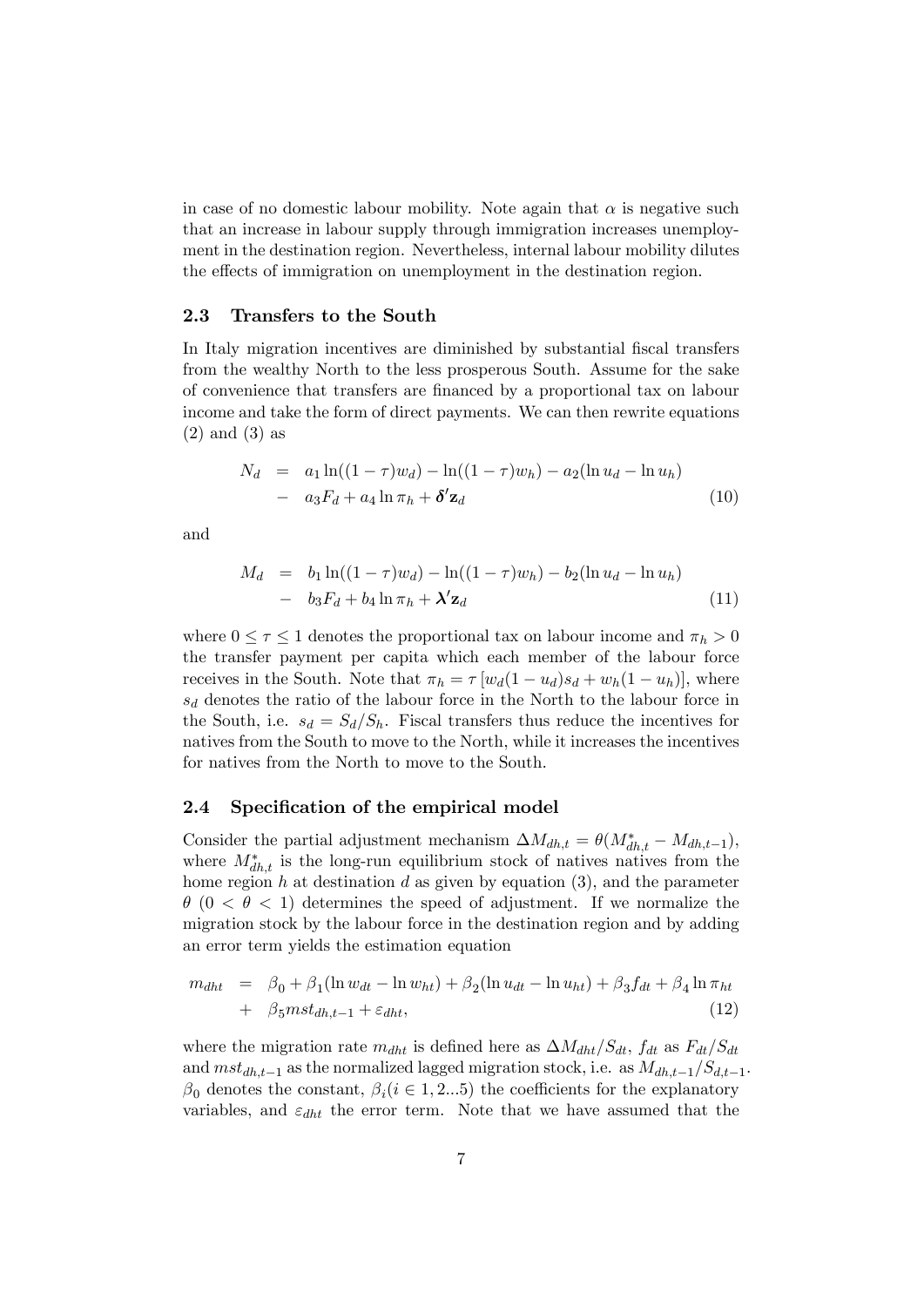(net) migration ináow equals the change in the migration stock, i.e. we have ignored differences in the natural rate of population growth between natives from the South residing in the North and the native population in the South.

Following our theoretical considerations, we expect that  $\beta_1 > 0$ ,  $\beta_2$  $0, \beta_3 < 0, \beta_4 < 0$  and  $\beta_5 < 0$ . The negative coefficient for the lagged migration stock follows from the partial adjustment mechanism, i.e. from the assumption that  $\gamma > 0$ . However, network effects or chain migration effects which tend to reduce information and search costs as well as the costs of living in an unfamiliar environment, are positively correlated with lagged migration stocks. Thus, the impact of the lagged migration stock on the migration rate might be ambiguous. We assume here nevertheless that the negative effect of the lagged migration stock dominates the positive impact of network and chain effects at least in the long-run, since any dynamic migration model would result in the total emigration of the population from sending regions if otherwise.

The analysis of domestic migration is hindered by serious data problems. Data on migration stocks of natives residing in other regions are usually not available, nor are return migration rates. Our analysis relies therefore on variables which are in our view good proxies for the variables of the model in equation (12). We approximate therefore the change in migration stocks (i.e. the net migration rate) by the gross migration rate, which is closely correlated to the net migration rate. Moreover, we furthermore approximate the lagged migration stock by the cumulative gross migration rate (hereafter in short "migration chain") during the last three years. The model that we estimate here is thus similar but different to the traditional Borjas-Card-Filer (alphabetic order adopted) approach, which assumes that natives in destination countries react to foreign immigration. We do not deny the possible effect of foreign immigration on the mobility of the natives. However, since the evidence that natives are pushed away from prosperous regions in the core where foreign migrants tend to concentrate is rather weak, we focus here on the effect of foreign immigrants on native immigration from the periphery.

# 3 International immigration and internal migration in Italy

Although Italyís long tradition of international and internal migration is well known,<sup>3</sup> its recent experience of massive immigration is much less studied.

 $3$ Both Northern and Southern Italy were origin of important migration flows to Northern and Southern America and Northern Europe from the end of the 19th century until the 1960s. During the 1960s and the 1970s, internal migration from the largely rural South to the industrialized North-West Italy and Rome (which is in the Center of the country)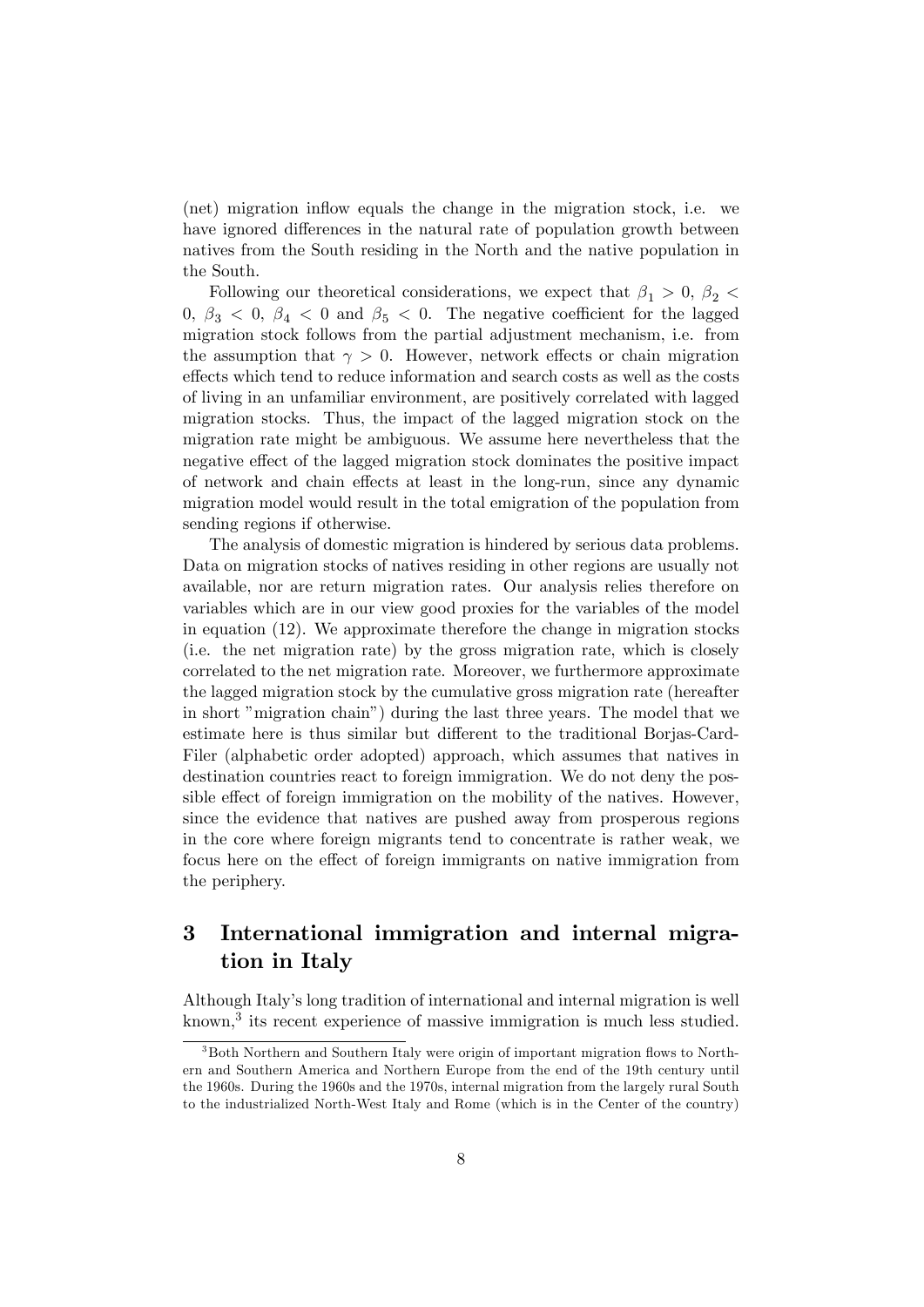

Figure 1: Residence permits in Italy, 1975-2001 (thousands) Notes: Data before 1992 refer to gross permits (incl. expired permits). Source: Ministry of the Interior.

Migrants started to choose Italy as a destination country by the end of the 1970s. These early flows originated mainly in the Mediterranean Northern African countries (Morocco, Tunisia), the former Italian East Africa colonies (Ethiopia and Eritrea) and the Philippines. These inflows, and, as a consequence, the stocks of foreign workers, became increasingly important in the following decades (see Table 1 and Figure 1). Migration to Italy was further boosted by the collapse of the Communist regimes in Central and Eastern Europe. Since the beginning of the 1990s, large immigration flows stem from countries such as Albania, Romania and Moldova (very close respectively in geographical and language terms), but Poland and Ukraine (definitely more distant according to either measure) have also sent a considerable number of migrants.

The overwhelming share of foreign workers holds unskilled positions (men typically in the construction and in the industrial sector, while women in the service sector or as housekeepers and babysitters) (Eurostat 2008). Immigrants entered the country often illegally and obtained regular residence permits later on as a result of one of the many amnesties granted by the Italian Government during the period considered in this study. Since one of the conditions to qualify for a residence permit is to hold a regular job, many of the immigrants entered the country illegally crossing the Mediterranean

was also massive. For a survey see Del Boca and Venturini (2005).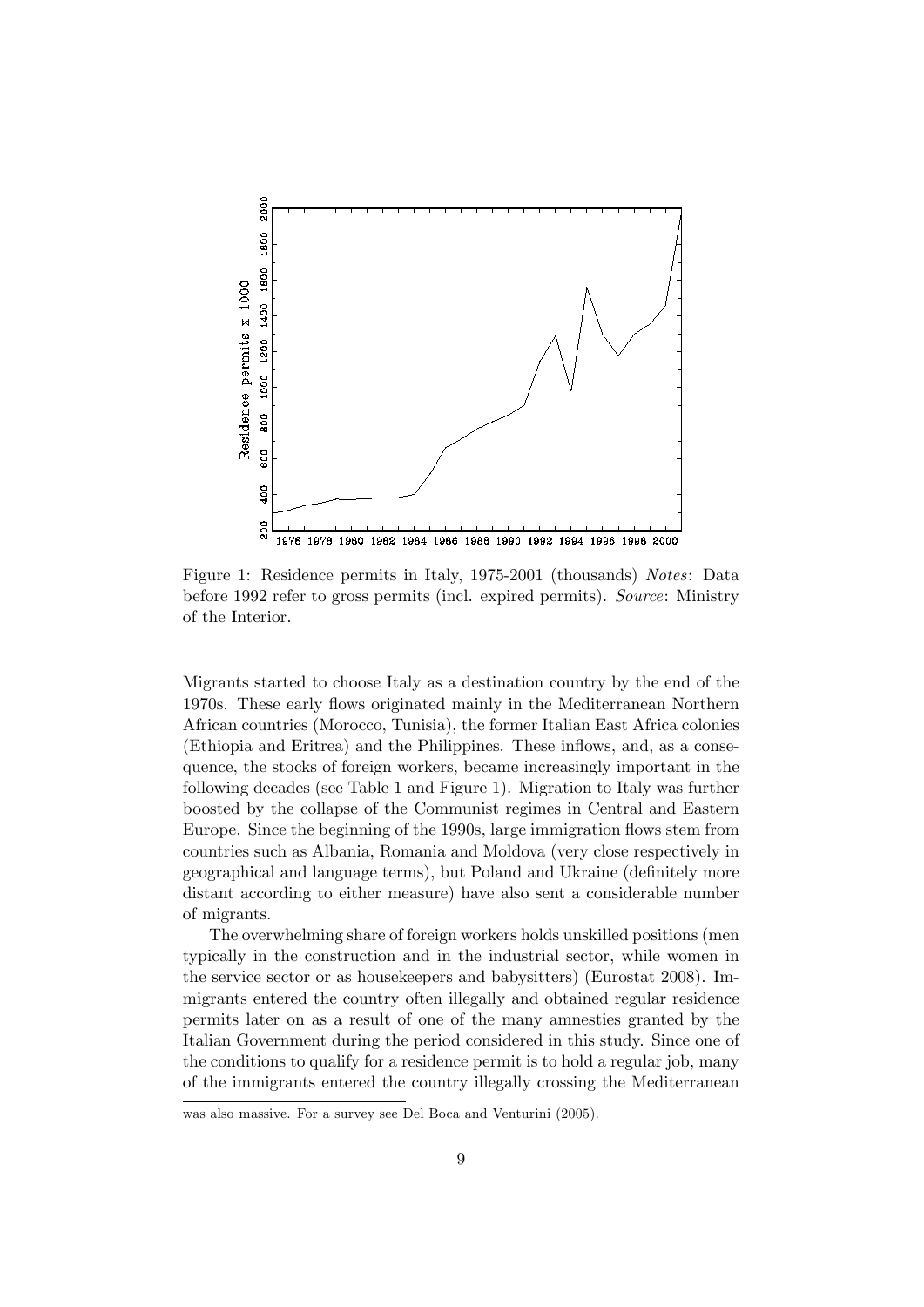from the Northern African coasts to the close Southern Italian regions<sup>4</sup>, and then moved to the more industrialized regions in the North of Italy. According to the 2001 Population Census, 61.8% of the foreign nationals in Italy reside in the North, 25% in the Center, and only 13.2% in the South. As mentioned already, internal migration in Italy has typically been taking place from the depressed South to the more advanced part of the country, the Centre-North. In our empirical analysis we shall thus concentrate on this part of the country, dividing it into 11 regions: ten NUTS 2 areas (regioni, hereafter regions) plus the aggregate of the two neighbouring NUTS 2 regions Piedmont and Val díAosta. The latter, though a NUTS 2 area, with less than 61.000 residents according to the 2001 Population Census is far too small to be the object of an independent robust empirical analysis. For descriptive purposes we will sometimes cluster these regions in three or four groups:

- 1. North-West (NW): Piedmont-Val díAosta, Liguria and Lombardia.
- 2. North-East (NE): Trentino-Alto Adige, Friuli-Venezia Giulia, Veneto and Emilia-Romagna. According to the different geographical characteristics, which induce a different urban structure, we can further distinguish the first two (hereafter North-East/Alps), which include mostly mountain areas, from the remaining (hereafter  $North\text{-}East/Po$ , as they lie in the Po river valley), which include mostly plains.
- 3. Center: Umbria, Marche, Tuscany and Lazio.

The total stocks of the residency permits granted to males in the 20- 64 cohort in these 11 regions of Central-Northern Italy are plotted in Fig. 2. Note that these series are gross of expired permits until 1991 and net afterwards: this causes some large breaks in 1992. As we can see, taking into account this change in definition<sup>5</sup> the trends are all largely positive. At the end of the 1990's the largest stocks of foreign workers in proportion of the labour force was found in the North-East/Alps (almost 14%; see Table 1). The presence is more limited in the Center (7%), North-West  $(5\%)$  and North-East/Po  $(3\%)$ . On the contrary, immigration flows from the South<sup>6</sup> have declined since the mid-1990s in all destination regions with the exception of the Center, where they increased marginally. The fall is particularly noticeable in the North-East, where it followed a comparably large hump in the first half of the 1990's.

<sup>4</sup>Abruzzo, Molise, Campania, Basilicata, Puglia, Calabria, Sicily and Sardinia.

<sup>&</sup>lt;sup>5</sup>In the modelling section we shall correct the variable for this break with a non parametric smoothing procedure (more details are given in the Data Appendix). Here we preferred to use the raw data.

 $6$ Separate analyses for different parts of the South, e.g. South-East and South-West, are left to future research.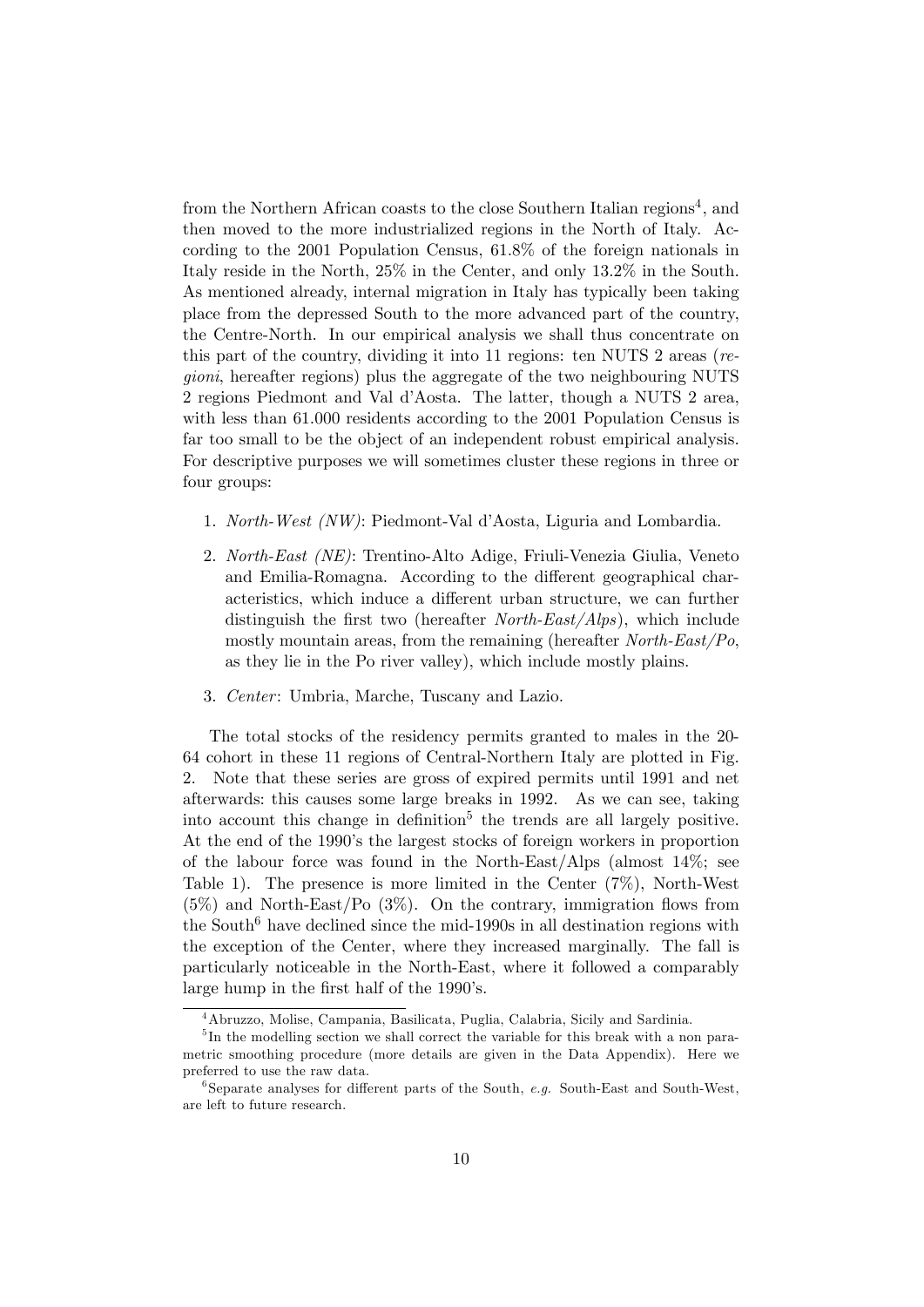

Figure 2: Residence permits in Italian Central-Northern regions as a share of the labour force (logarithmic scale), 1975-2001 Notes: Data before 1992 include expired permits. Source: Ministry of the Interior and Istat (left to right and top to bottom: Piedmont and Val d'Aosta, Lombardia, Trentino-Alto Adige; Veneto, Friuli-Venezia Giulia, Liguria; Emilia-Romagna, Tuscany, Umbria; Marche, Lazio)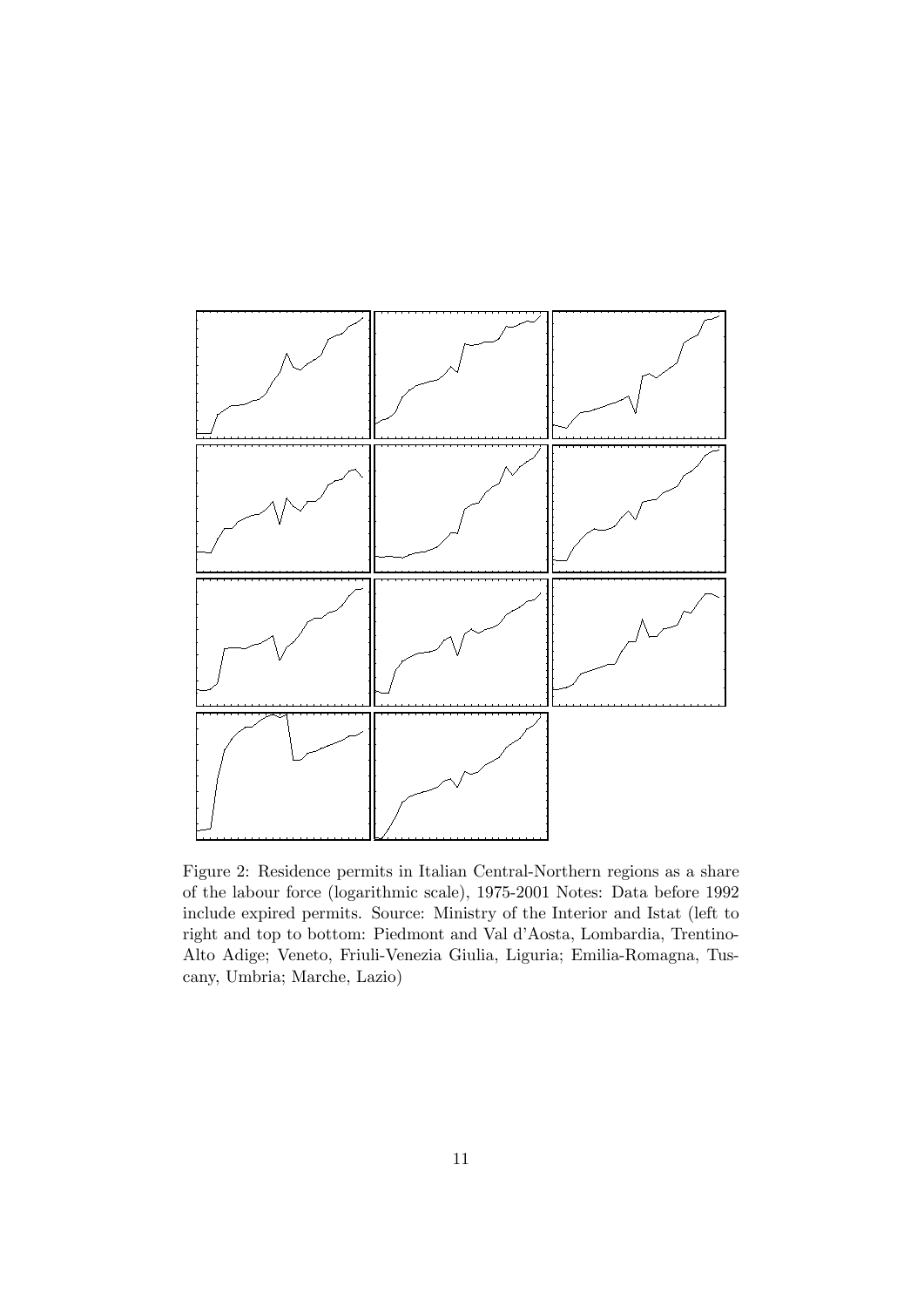As Table 2 shows, differences in unemployment rates between the South and the Northern and  $-$  to a lesser extent  $-$  the Central regions are more likely to explain internal migration incentives than wage differences, which have been very small during the entire sample period. In fact, in the main destination area, the North-Eastern/Alp regions, the wage rate was generally close to, or even slightly smaller than, that of the Southern regions. Conversely, since the mid-1980s the low or moderate unemployment rates in the Center-North have been in striking contrast with the mass unemployment in the South. Within the destination areas there have been some significant differentials, though: the North West, traditionally the most developed area of the country, experienced a rather long stagnation in the 1980s and 1990s. As a consequence, its unemployment rate has been a few points higher there than that in the North East where it has declined steadily since the mid 1980s. In the Center regions, labour market conditions have been always distinctly worse than that in all Northern areas, though obviously still much better than in the South during the period of interest.

Table 1 Foreign and native immigration in the regions of Central and Northern Italy, 1975-2001

|                                                |         |     | $NW$ $NE/Po$ $NE/Alps$ | Center |  |  |  |  |  |
|------------------------------------------------|---------|-----|------------------------|--------|--|--|--|--|--|
| Stock of foreign residents                     |         |     |                        |        |  |  |  |  |  |
| $(\%$ of the labour force)                     |         |     |                        |        |  |  |  |  |  |
| $1975 - 1980$                                  | 1.0     | 0.5 | 2.5                    | 1.9    |  |  |  |  |  |
| $1981 - 1985$                                  | 1.4     | 0.7 | 3.4                    | 2.9    |  |  |  |  |  |
| $1986 - 1990$                                  | 1.8     | 1.1 | 5.1                    | 4.5    |  |  |  |  |  |
| $1991 - 1995$                                  | 2.8     | 1.7 | 7.5                    | 5.2    |  |  |  |  |  |
| $1996 - 2001$                                  | 5.2     | 3.1 | 13.7                   | 7.3    |  |  |  |  |  |
| <i>Immigration flows from Southern regions</i> |         |     |                        |        |  |  |  |  |  |
| $(\%$ of the labour force)                     |         |     |                        |        |  |  |  |  |  |
| $1975 - 1980$                                  | 1.8     | 2.8 | 7.9                    | 10.0   |  |  |  |  |  |
| $1981 - 1985$                                  | 2.5     | 2.0 | 12.0                   | 2.3    |  |  |  |  |  |
| $1986 - 1990$                                  | 2.8     | 3.1 | 8.7                    | 4.1    |  |  |  |  |  |
| $1991 - 1995$                                  | 2.3     | 4.0 | <b>20.0</b>            | 4.2    |  |  |  |  |  |
| $1996 - 2001$                                  | $1.6\,$ | 1.4 | 6.2                    | 5.2    |  |  |  |  |  |

Foreign residents: total;

Native immigration flows: males, 20-64;

Southern regions: Abruzzo, Molise, Campania,

Basilicata, Puglia, Calabria, Sicily, Sardinia.

Data sources: Ministry of the Interior and Istat.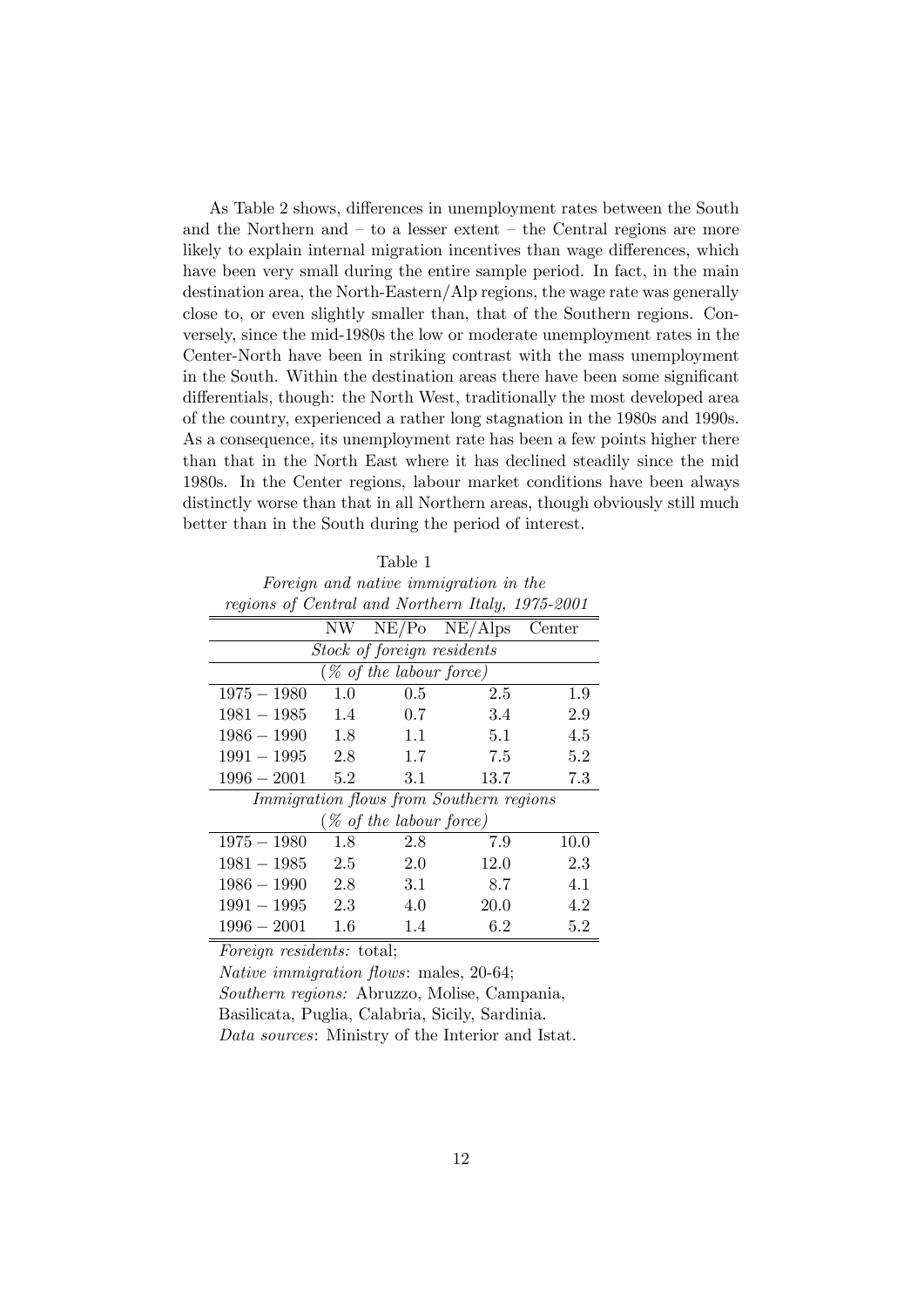| <i>Unemplogment and wages in lang, 1910-2001</i> |                          |       |                  |             |       |  |  |  |  |
|--------------------------------------------------|--------------------------|-------|------------------|-------------|-------|--|--|--|--|
|                                                  | NW                       | NE/Po | $NE/Alps$ Center |             | South |  |  |  |  |
|                                                  | Unemployment rate $(\%)$ |       |                  |             |       |  |  |  |  |
| $1975 - 1980$                                    | 4.1                      | 4.4   | 3.3              | 6.2         | 8.8   |  |  |  |  |
| $1981 - 1985$                                    | 6.7                      | 7.2   | 6.4              | 8.6         | 13.5  |  |  |  |  |
| $1986 - 1990$                                    | 7.6                      | 7.2   | 7.3              | 9.9         | 19.4  |  |  |  |  |
| $1991 - 1995$                                    | 6.2                      | 5.3   | 5.2              | 9.5         | 19.4  |  |  |  |  |
| $1996 - 2001$                                    | 6.3                      | 4.8   | 4.7              | 9.2         | 21.2  |  |  |  |  |
| Annual wage (Lira, million)                      |                          |       |                  |             |       |  |  |  |  |
| $1975 - 1980$                                    | 6.7                      | 6.4   | 6.2              | 6.6         | 6.5   |  |  |  |  |
| $1981 - 1985$                                    | 15.9                     | 15.4  | 15.0             | 15.9        | 15.3  |  |  |  |  |
| $1986 - 1990$                                    | 25.2                     | 24.3  | 23.7             | <b>25.0</b> | 23.8  |  |  |  |  |
| $1991 - 1995$                                    | 35.0                     | 33.9  | 33.1             | 34.9        | 33.0  |  |  |  |  |
| $1996 - 2001$                                    | 40.2                     | 38.7  | 38.1             | 39.3        | 36.4  |  |  |  |  |

Table 2 Unemployment and wages in Italy, 1975-2001

*Wage*: 1936.72 Lire = 1 Euro.

Data sources: Istat and National Social Security Institute (INPS).

## 4 Empirical method and estimation

## 4.1 Outline of the testing and estimation strategy

As already discussed above, the key point to be taken in to account in the specification of the empirical model is that the variables involved are very likely to be non-stationary. In order this issue we have to  $(i)$  examine carefully the stochastic properties of variables of interest,  $(ii)$  test for the existence of a long-run equilibrium relationship (or cointegrating relationship) between them, and, if this relationship holds,  $(iii)$  estimate the model by using some suitable method. Let us discuss these three points in turn.

First, testing for non-stationarity and for cointegration  $(i - ii)$  requires special care, as both unit-root and cointegration tests are well known to have low power in samples as small as ours (26 observations). Hence, we may fail to detect an existing equilibrium relationship simply because of insufficient information. Fortunately, our data can be naturally seen as a panel, where the units are the different destinations. Exploiting this feature we will be able to run testing procedures more powerful than traditional time series ones. However, these panel tests also have to be chosen carefully because our units are dependent<sup>7</sup>. This feature is not admitted by most of the panel tests available, such as the IPS test (Im, Pesaran and Shin,

<sup>&</sup>lt;sup>7</sup>In fact, perfectly dependent in the case of the cointegration tests, since the home consumption variable is the same for all units.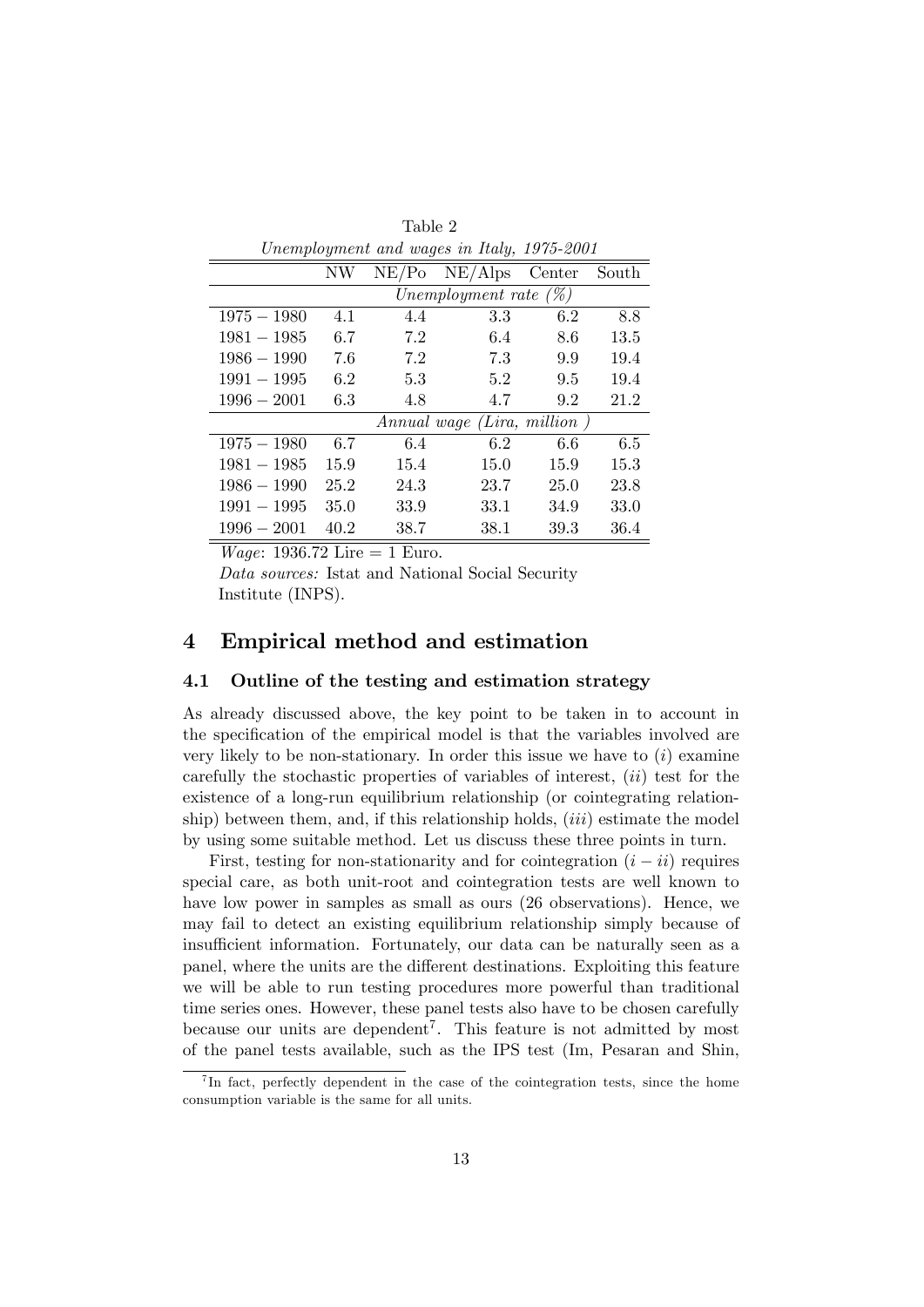2003) often used in applied work. We will thus use the cross-sectionally augmented ADF panel unit root test (CIPS) proposed by Pesaran (2007) and the bootstrap panel cointegration test developed by Fachin (2007), both robust to dependence and able to deliver good small sample results.

Second, we have to consider several aspects in the estimation of the model. A first point is the pooling issue. Seeing the data as a non-stationary panel we may either allow for full heterogeneity and, hence, estimate separate equations for each destination, or impose homogeneity by pooling the data. The latter option, through empirically popular, is potentially troublesome, as pooled estimators are not consistent under heterogeneity (for the OLS case, see Pesaran and Smith, 1995). We excluded this option, since it is estremely unlikely that the slope coefficients are the same for all destination regions.

Allowing for full heterogeneity, the complete Data Generating Process (DGP) has one equation for each variable (dependent and explanatory) in each unit of our panel set-up. We thus have to take into account the structure of the links both between variables within each unit and between units. The former is particularly important, as there are two potential causes of endogeneity of the right-hand side variable:

- (i) innovations of the dependent variable Granger-causing those of the right-hand side variables;
- (ii) the long-run disequilibrium in the dependent variable entering the DGP of the right-hand side variable.

In our case both effects are especially plausible for the share of foreign workers in the Center-North. On one hand, this variable may receive a positive (negative) shock from a negative (positive) internal migration shock. On the other, deviations of the share of migrants from the South from its long-run equilibrium level can affect foreign immigration (e.g., foreign immigration may be fostered by insufficient internal mobility).

Endogeneity of type  $(i)$  has serious effects on the properties of standard OLS estimators, but it is not an issue for more general estimators such as the FM-OLS estimator (Phillips and Hansen, 1990). It is more complex to address deviations of the internal immigration variable from its long-run eequilibrium. If the disequilibrium in the dependent variable enters the DGP of one of the explanatory variables this variable is not weakly exogenous any more, and asymptotic inference on single-equation estimators is not valid. As a consequence, full-information system estimation is required  $(e.g., the)$ FIML estimator which has been developed by Groen and Kleibergen, 2003, for a panel set-up). Unfortunately this is not feasible here given the small time dimension of our sample. Hence, we proceed with limited-information estimation of the conditional equations relating internal migration to the set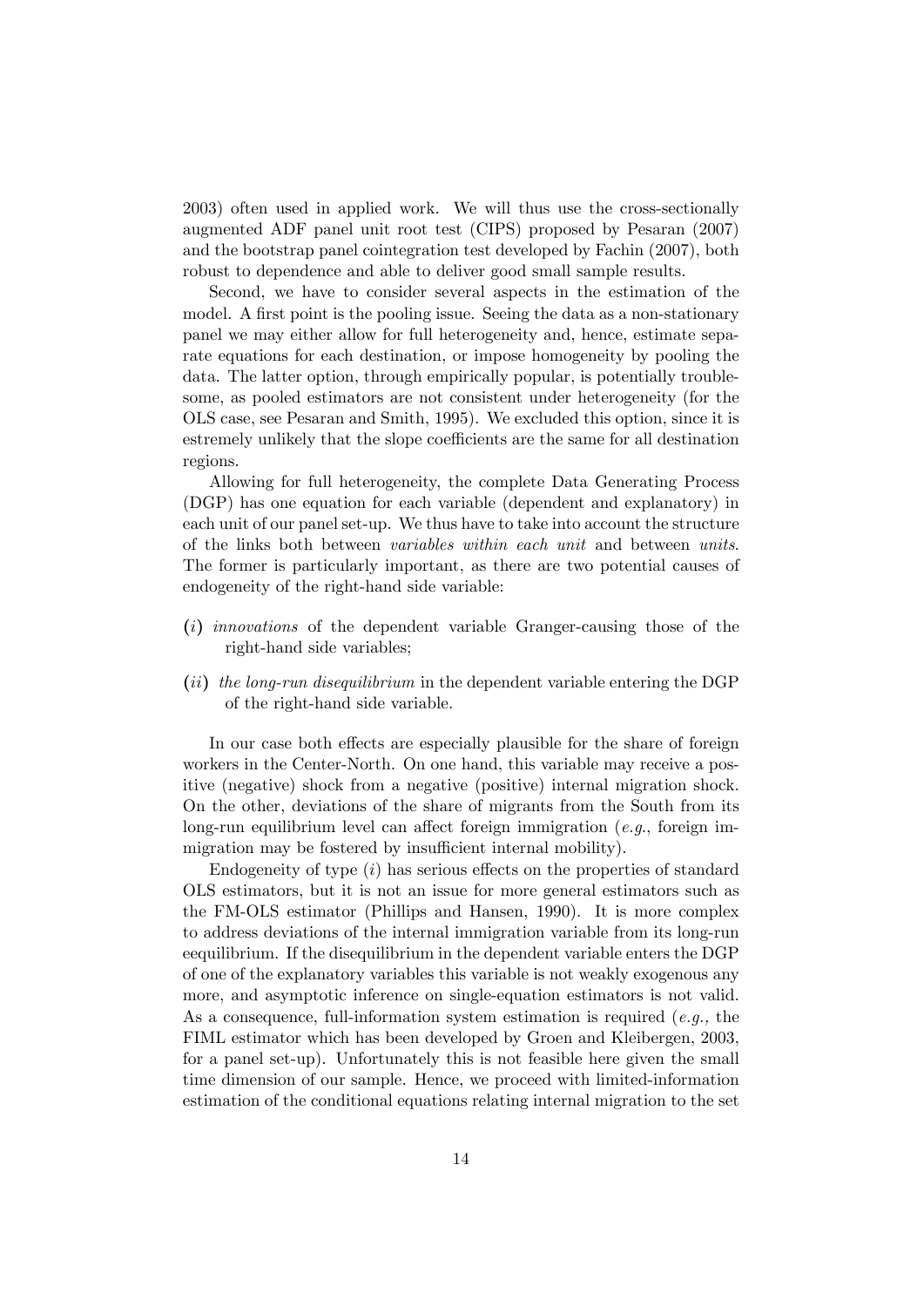of explanatory variables discussed previously and test whether the foreign immigration variable is weakly exogenous in the long-run.

The second category of cross-equation links mentioned above is between units, which in our case are the different destination regions. The problem we have to address here is that the shocks of equations for different destinations are very likely to be correlated, which in principle would call for SUR estimation to increase efficiency. In practice, this is not advisable in case of our data: since the time dimension of our sample is only marginally larger than the cross-sectional dimension, the estimates of the long-run covariance matrix will be of very poor quality or even impossible to obtain (Pedroni, 1997, Di Iorio and Fachin, 2008). We apply therefore a standard single-equation method.

Summing up, assuming that Pesaran's CIPS test will prove that our data are non-stationary, our further empirical analysis will follow an iterative twostep procedure:

- Step A Panel Cointegration test: First, we compute the ADF cointegration test statistic for equation (12) in each single destination; second, we carry out the bootstrap panel cointegration tests proposed by Fachin (2007) based on the mean and median of these ADF statistics.
- Step B Estimation: We estimate equations (12) by FM-OLS thereby testing the share of foreign workers for weak exogeneity.

If the estimation results under step  $B$  suggest that some coefficient should be constrained to zero step A is repeated on the constrained specification of the model, until a satisfactory specification is achieved.

#### 4.2 Testing for non-stationarity

Let us now start the empirical analysis by examining the stochastic properties of our variables. The null hypothesis is that all variables of the model are characterized by a single unit-root except the share of foreign workers in the labour force of the destination region. The latter variable, being a function of the sum of past net immigration flows, is expected to be integrated of second order. For this series we thus start testing the null hypothesis of I(2)-ness following Dickey and Pantula (1987).

Log wage and unemployment differentials are trend stationary if either (i) the two series involved are trend stationary  $(TS)$  with different slopes, or  $(i)$  they are cointegrated with a unit coefficient and have different drift terms. Hence, in these cases the order of the deterministic kernel has been determined by Ayat and Burridge's (2000) sequential procedure, which implies that we include a trend whenever significant. In all migration variables the trend was excluded a priori.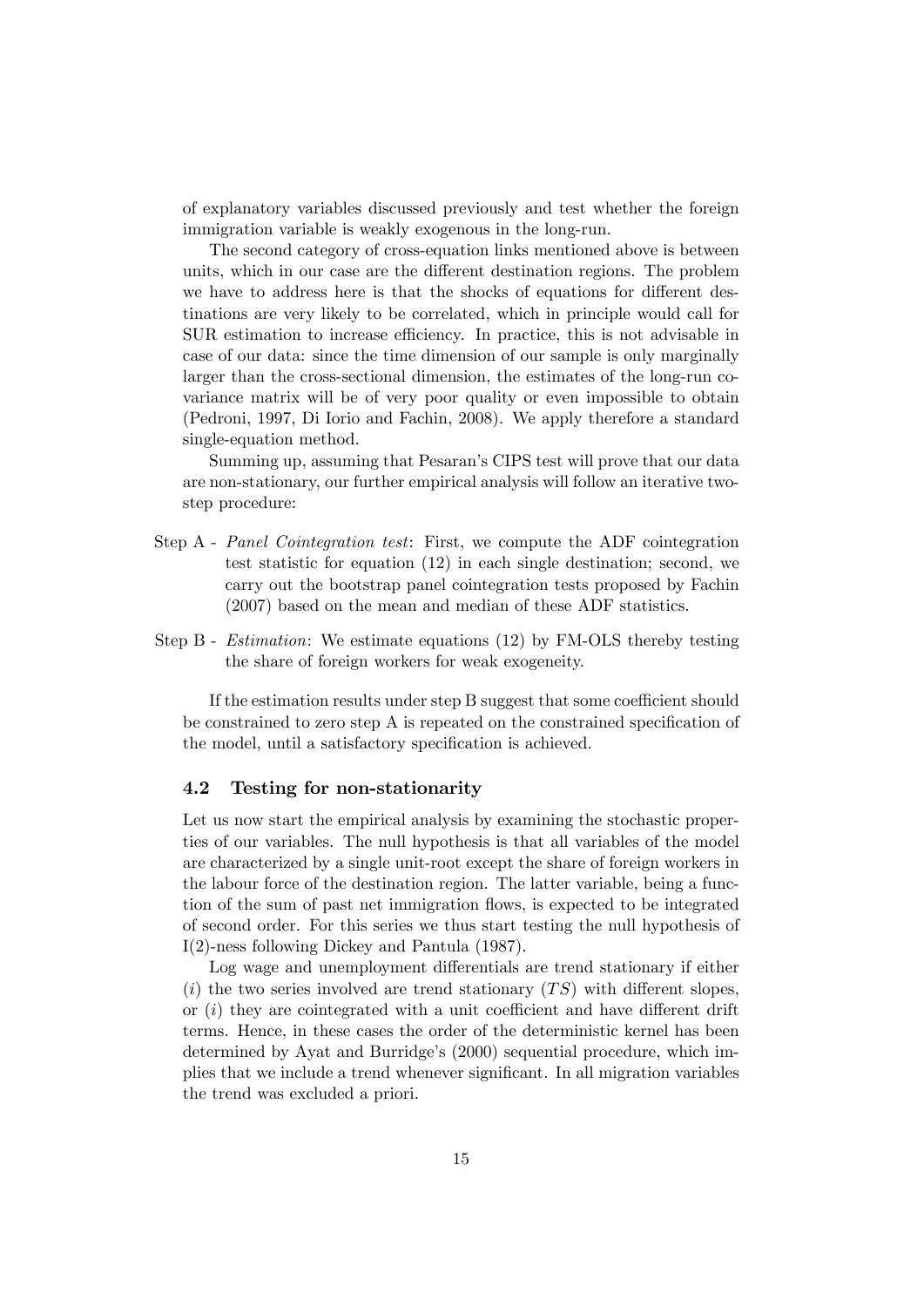Let us first discuss the results of the tests of  $H_0: I(1)$  hypothesis, namely those for the log unemployment and wage differentials, the migration chain (past migration -  $Pm$ ) and the native migration flows divided by the destination labour force. The migration chain is measured by the sum of the total (male and female) flows of the previous three years divided by the current labour force.

Overall, the results of the ADF tests (reported in Table 3) for the log unemployment and wage differentials are largely in favour of the hypothesis of difference stationarity. At the  $1\%$  level this is rejected in favour of the trend stationarity alternative only in the case of the log unemployment differential in Friuli-Venezia Giulia and the log wage differential in Umbria and Lazio; in a couple of more cases it is rejected at the 5% level, mostly in favour of the  $TS$  alternative. The migration chain variable appears largely differencestationary for the northern regions but strongly stationary in those of the Center. Finally, the internal migration rate is mostly, but not always, difference stationary. The null hypothesis is rejected in favour of the alternative of stationarity (without a deterministic trend) in the case of Lombardia and Trentino-Alto Adige. Looking at the plots (Fig. 3) the outcome for these two regions appears puzzling; it is probably determined by a pattern followed in only a part of the time sample.

Finally, according to our individual tests the share of foreigners in the labour force is mostly  $I(2)$ , but this finding is reverted by the CIPS panel test, which rejects the null hypothesis. This happens also for the log wage differential, where the mean ADF is heavily influenced by few large values (especially Lazio), and the migration chain variable, which is strongly stationary in the four Central regions.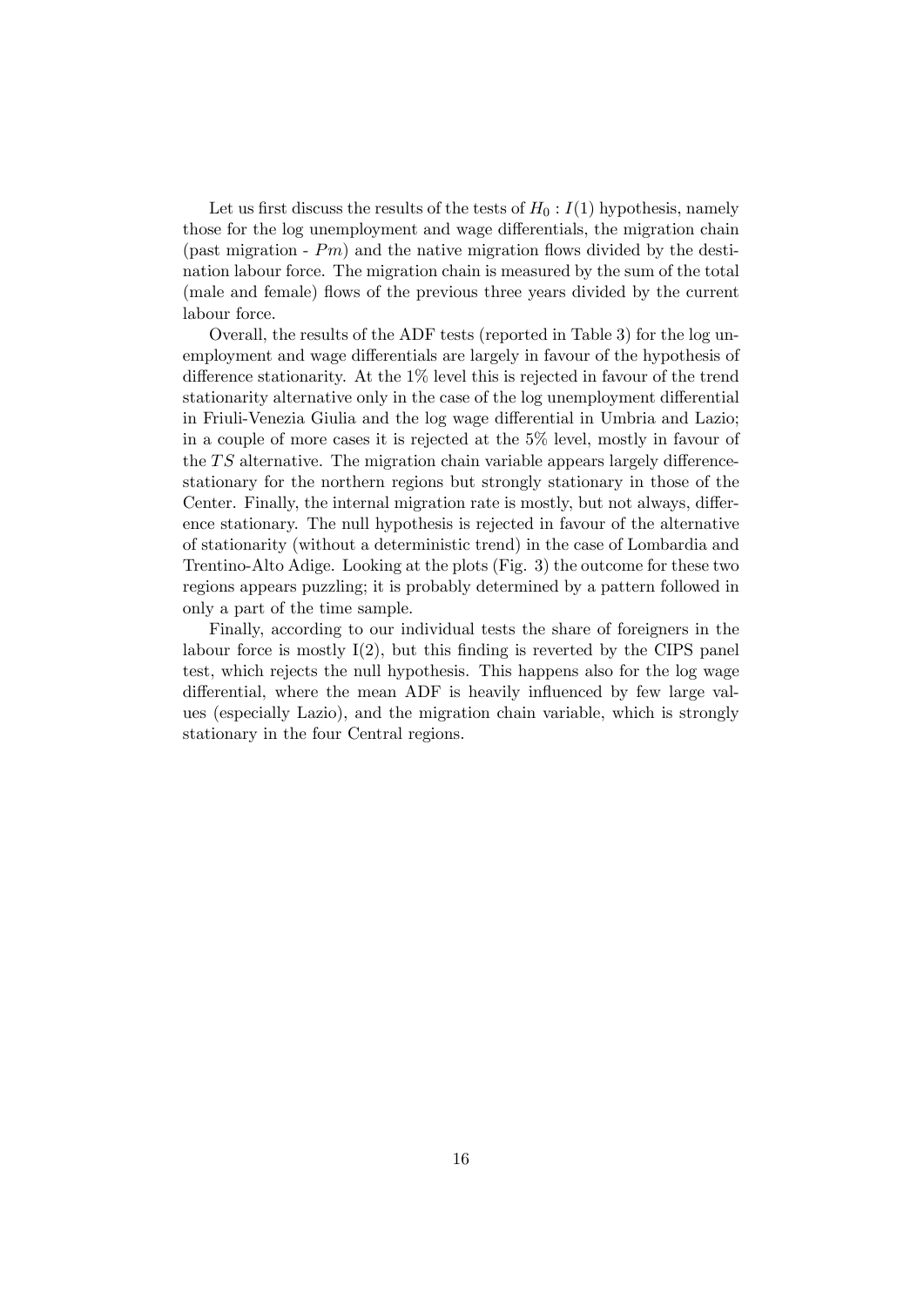| Unit Roots Tests, $1975 - 2001$ |                  |                      |            |            |            |  |  |  |  |  |
|---------------------------------|------------------|----------------------|------------|------------|------------|--|--|--|--|--|
| ADF                             |                  |                      |            |            |            |  |  |  |  |  |
| $u^d$<br>$w^d$<br>f<br>Pm<br>m  |                  |                      |            |            |            |  |  |  |  |  |
| Piemonte-Val d'Aosta            | $-3.77^{T**}$    | $-2.\overline{09}^T$ | $-2.78*$   | $-2.57$    | $-2.44$    |  |  |  |  |  |
| ${\it Lombardia}$               | $-3.42^{T*}$     | $-2.92^{T}$          | $-1.31$    | $-2.54$    | $-3.44**$  |  |  |  |  |  |
| Trentino-Alto Adige             | $-0.72^{C}$      | $-0.06^{T}$          | $-3.42**$  | $-2.53$    | $-3.12**$  |  |  |  |  |  |
| Veneto                          | $-2.82^{T}$      | $-0.53^{T}$          | $-1.59$    | $-2.14$    | $-1.92$    |  |  |  |  |  |
| Friuli-Venezia Giulia           | $-5.46^{T***}\,$ | $-2.11^{T}$          | $-2.12$    | $-2.12$    | $-1.99$    |  |  |  |  |  |
| Liguria                         | $-0.80^{C}$      | $-3.66^{C\ast\ast}$  | $-2.23$    | $-2.45$    | $-0.32$    |  |  |  |  |  |
| $Emilia-Romagna$                | $-2.56^{T}$      | $-2.98^{T}$          | $-2.21$    | $-2.76$    | $-0.25$    |  |  |  |  |  |
| Toscana                         | $-2.31^{T}$      | $-0.26^{T}$          | $-2.48$    | $-3.78***$ | $-3.82***$ |  |  |  |  |  |
| U <sub>m</sub> bra              | $-2.02^{T}$      | $-4.45^{T***}\,$     | $-3.35***$ | $-4.47***$ | $-1.33$    |  |  |  |  |  |
| $\emph{Marche}$                 | $-2.58^{T}$      | $-2.93^{T}$          | $-1.52$    | $-3.67**$  | $-0.04$    |  |  |  |  |  |
| Lazio                           | $-2.77^{C}$      | $-8.20^{T***}$       | $-1.69$    | $-3.49**$  | $-2.79*$   |  |  |  |  |  |
| <b>CIPS</b>                     |                  |                      |            |            |            |  |  |  |  |  |
| with constant                   | $-2.19$          | $-3.16***$           | $-2.29*$   | $2.85***$  | $-0.90$    |  |  |  |  |  |
| with constant and trend         | $-2.93**$        | $-3.31***$           |            |            |            |  |  |  |  |  |

Table 3

 $u^d$ : log unemployment differential;  $H_0: I(1)$ ;

 $w^d$ : log wage differential;  $H_0: I(1)$ ;

f : log share of foreign workers on labour force of destination area;  $H_0: I(2)$ ;  $Pm$ : migration chain;  $H_0: I(1)$ ;

m: log share of native immigrants from the South in the destination labour force;  $H_0: I(1)$ ;

 $C:$  Constant included,  $T:$  Constant and Trend included,

(trend never included for  $f, c$  and  $m$ );

 $CIPS:$  Pesaran (2007)

\*,\*\*,\*\*\*: significant at  $10\%, 5\%, 1\%;$ 

Lag selection:  $10\%$  t-test on coefficient of last lag, max lag = 3.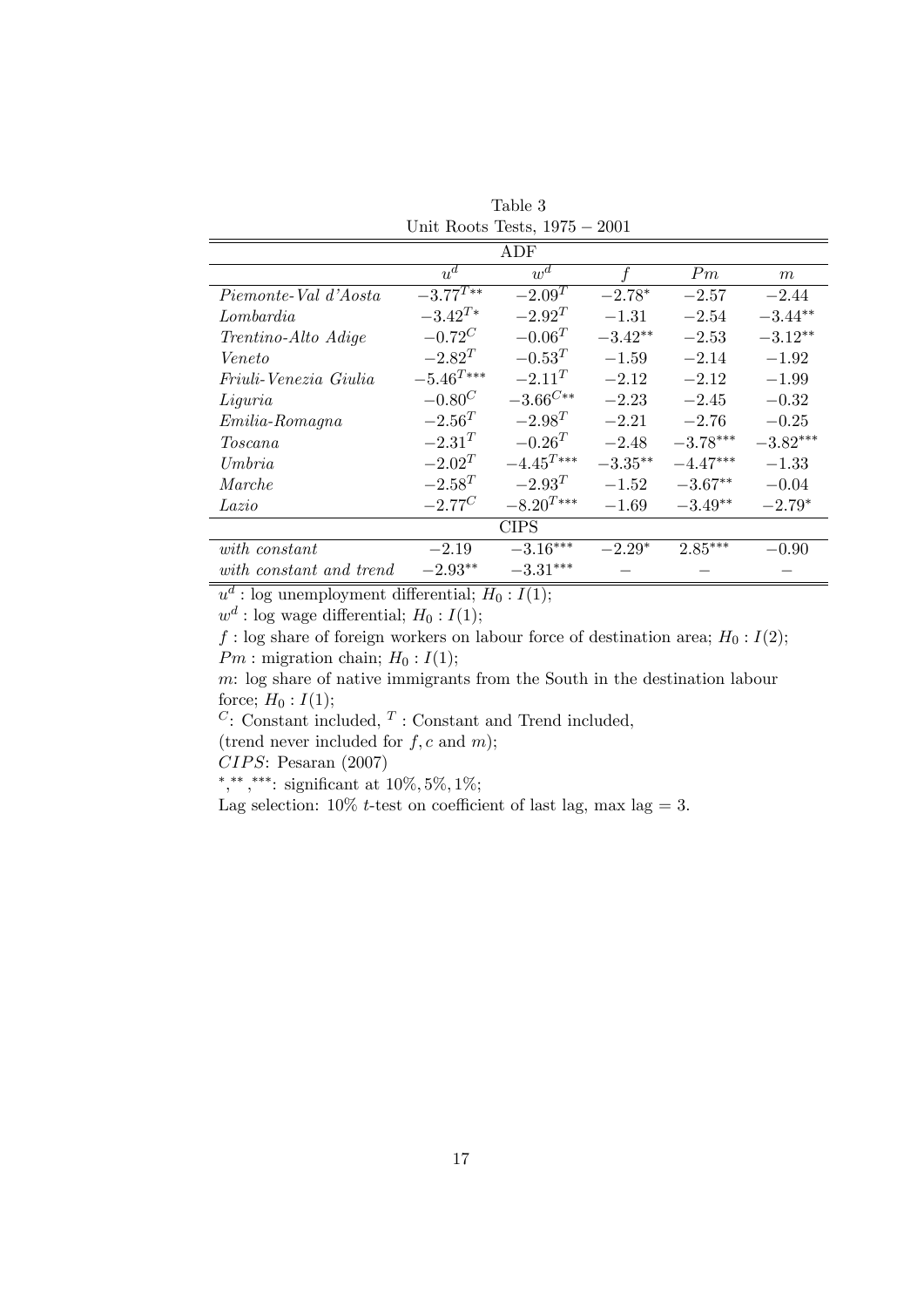## 4.3 Cointegration: Estimation and Testing

Given the somewhat contradictory results of the unit-root tests presented in the previous section we decided not to drop any variable in the first estimation step. Instead we start with the full specification  $(12)$  and use the findings obtained there as a priori in the model selection phase. In view the small time dimension of the sample we have to be especially careful here: although the cointegrating coefficients of unrelated variables eventually converge to zero, in small samples they can be very far from it. Hence, redundant variables may obscure existing cointegrating relationships<sup>8</sup>. The solution suggested by Fachin  $(2007)$  is to select the final specifications from general ones excluding variables with very small or wrongly signed coefficients, which may suggest spurious relations. A fall in the  $p$ -value of the (no) cointegration statistic will confirm that these variables have indeed to be excluded.

Let us now move to the cointegration test results. The panel cointegration tests with the fully heterogenous specification (fixed effects and heterogenous slopes) are reported in Table  $4A$ , along with the *p*-values of three versions of bootstrap tests results: the simple and corrected  $p$ -values using the Davidson and MacKinnon's (2000) Fast Double Bootstrap Type 1 and Type 2 test (the latter reliable only if consistent with the former). The bootstrap algorithm used 1000 redrawings and a block length Öxed at 4. Note that some experiments show that the results are rather robust to the choice of the latter within a reasonable range. The FM-OLS estimation results of the individual equations, individual cointegration test and the t-test for long-run weak exogeneity of the share of foreign workers are reported in Table 4B.

As to be expected in view of the small sample size, no individual cointegration statistes  $(Z_{\alpha})$ , last column) is significant. The average of the individual ADF cointegration statistics is not significant either (the *Group* t-statistic is -3.8, with the various bootstrap p-values between  $32\%$  and 43%). However, the median of the test statistics is closer to the critical region: the value is -4.6, with p-values between 9% and 15%. In both cases the Fast Double Bootstrap  $p$ -values are alweavs reasonably close to each other and to those delivered by the standard bootstrap, suggesting that the latter is reliable. As also to be expected, many coefficients are small compared to their estimated variance or have wrong signs. In particular, the share of foreign workers in the labour force has the expected negative impact and well-defined coefficients in six cases. In the remaining five equations the coefficient is instead positive, a hardly meaningful result. In two cases (Trentino-Alto Adige and Friuli-Venezia Giulia) the coefficients are

<sup>&</sup>lt;sup>8</sup>Let  $y_t = \beta x_t + \varepsilon_t$  be a cointegrating relationship, so that  $\varepsilon_t$  is stationary. Consider the model  $y_t = bx_t + gz_t + e_t$ , where z is an unrelated I(1) variable. It is immediate to see that  $e_t = \varepsilon_t - gz_t$ , which is I(1) if  $q \neq 0$ .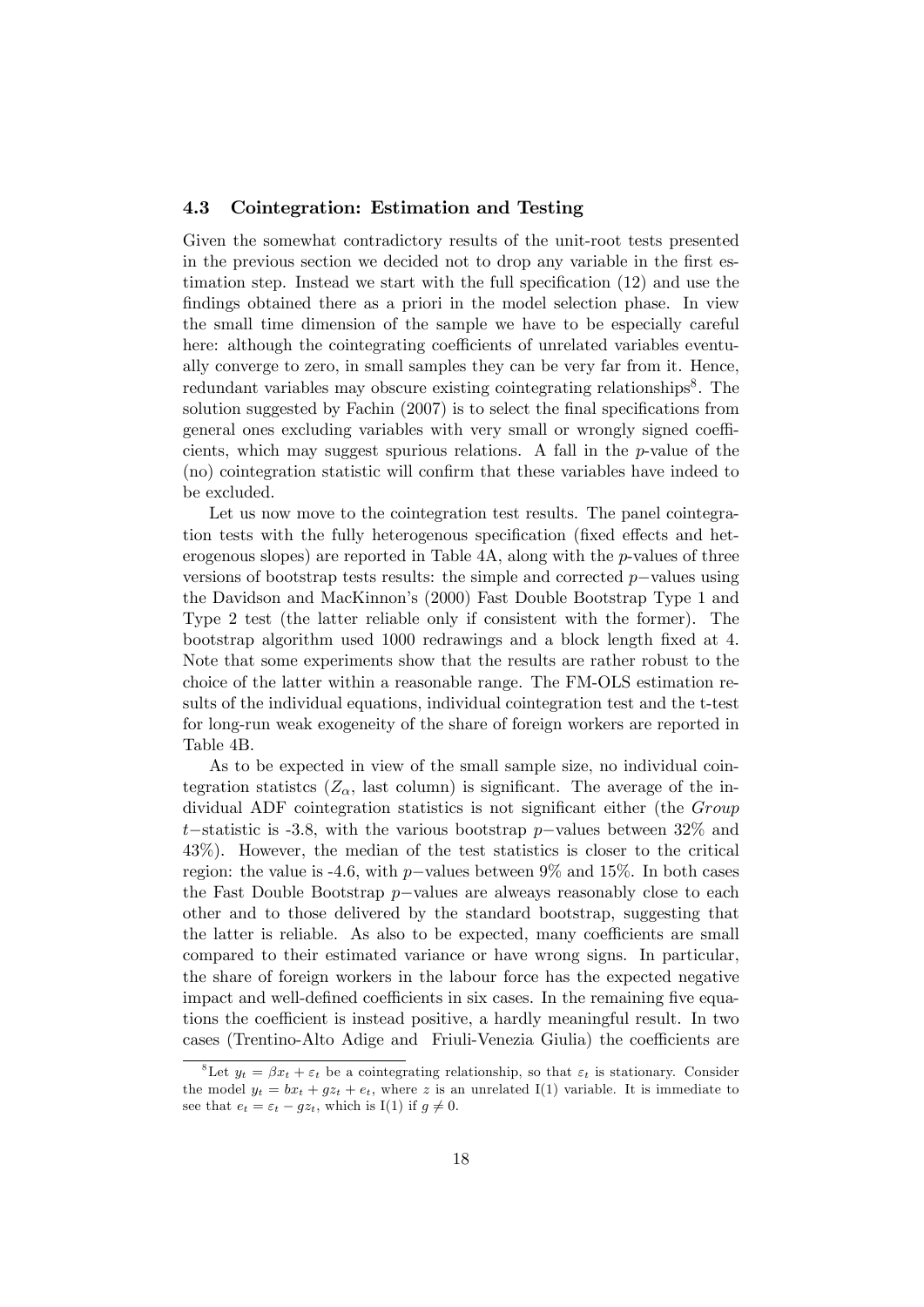not significant, so the variable may be simply dropped from the specification. In the remaining three they are significant, so that we apparently have a problem. Before proceeding any further we should however recall that, as discussed above, it is important to check whether the share of foreign workers is weakly exogenous in the long-run: if this is not the case the estimates are biased and the t-statistics follows a skewed and non-central distribution. As a consequence, the significance tests will be biased against the null hypothesis (Boswijk, 1995). In other words, if the share of foreign workers si not weakly exogenous the coefficients may be spuriously significant. Following Boswijk (1992) we test weak exogeneity computing a significance test for the residuals of the cointegrating equations in a marginal model of the variable of interest, the log difference of the share of foreign workers. The test results are reported in column  $W_f$  of Table 4B. We can first of all see that when the coefficient has the expcted negative sign the test is, often largely, in favour of the hypothesis of long-run weak exogeneity; hence, in these cases we can confidently state that the relationship is not spurious. On the contrary, in all cases but one (Marche) where a positive coefficient was found the test is significant. Hence, these positive relationships are very likely to be spurious, and the variable safely excluded. Since in the single case of Marche it is likely to be acting as a proxy we excluded the variable from this equation as well.

The results of this specification search (Table 5A) are striking: all panel cointegration p-values are now close to, or even smaller than  $1\%$ . The plots of the series and the FM-OLS estimates (Fig. 3) show that the models manage to capture the main trends as well as some local swings, both in the case of positive and negative trends. As expcted, an increase of the unemployment rate in the destination area, for a given level in the area of origin, discourages emigration. On the opposite, an increasing wage differential pushes emigration with very high coefficients especially in the dynamic North-Eastern regions of Trentino-Alto Adige and Friuli-Venezia Giulia: a  $1\%$  increases in wage differential increases the immigration by at least 5%. The per capita consumption, which acts as a proxy of transfers, when included has always the expected negative sign, with coefficients very similar across destinations. Past emigration discourages new inflows.

The foreigner share (for which the long-run weak exogeneity hypothesis is now always largely accepted: see column  $W_f$  in Table 5B) appears to have a negative effect on internal migration in the North-West (Piedmont-Val díAosta, Liguria and Lombardia) and in two of the four regions of the Center (Toscana and Lazio). No effect, on the other hand, is found in any of the fast-growing regions of the North-East. Altogether, we can conclude that, conditional on unemployment and wage differences, the share of foreigners matters: the higher it is, the smaller the native immigration flows relative to the destination labour force.

The picture that emerges is very clear. Foreign migrants increase the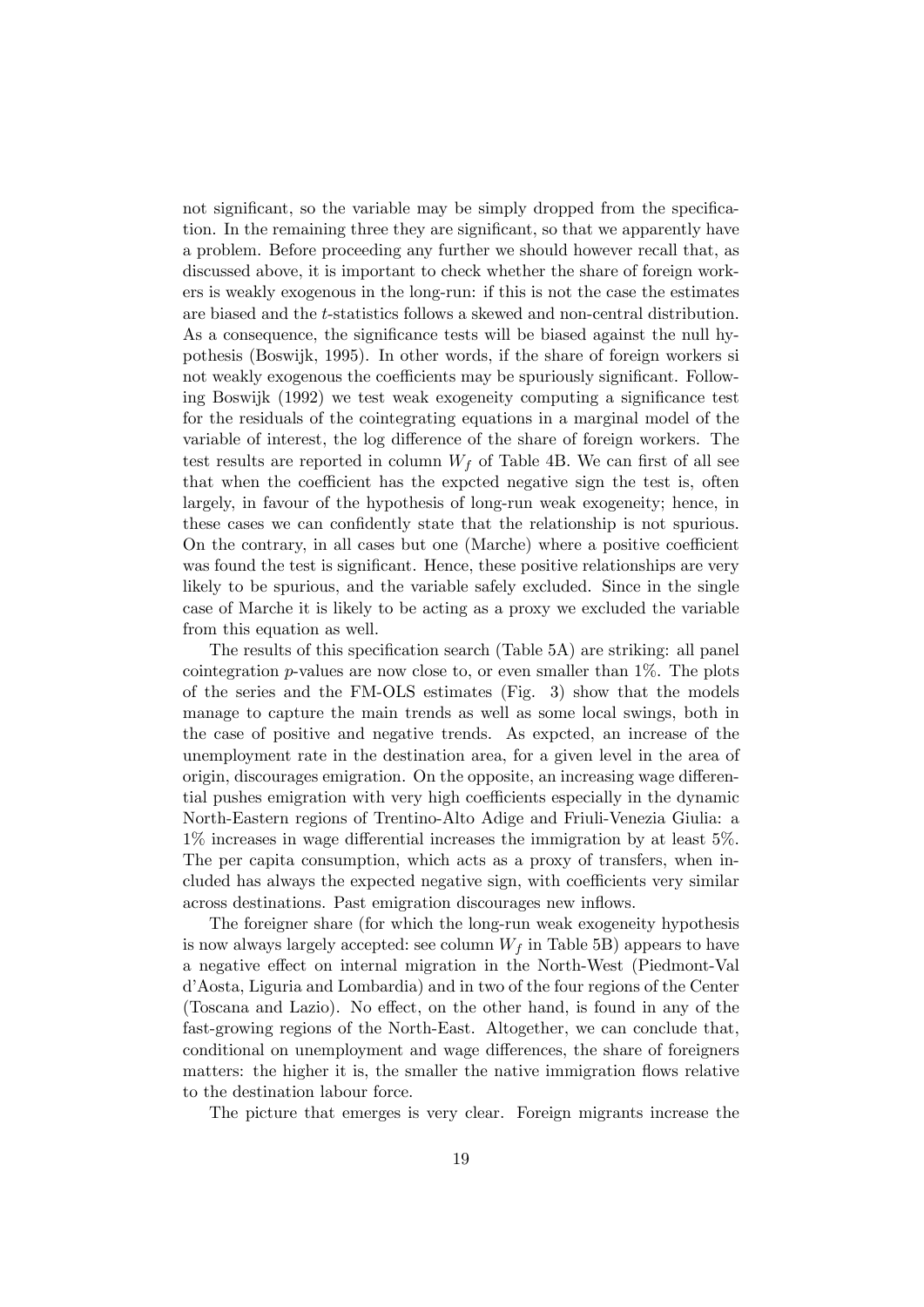opportunity cost of moving to the former destination areas, North West (Piemonte, Lombardia, Liguria) and Tuscany, while do not play a signiÖcant role in the more recent destination area the North East and this rise the question of the direction of the causality. Do employers hire foreigners because internal migrants do not move anymore to the North West, or, rather, internal migrants stopped going to the North West because the foreign migrants reduced their job options? Since the cointegrating equation (12) describes an equilibrium, it is compatible with causality between the share of foreign workers and internal migration running in both directions: from the former to the latter, as assumed in our analysis, or vice versa.<sup>9</sup> Keeping all possible caveats on the elusiveness of the concept of causality in mind, we can tackle the issue using the concept of Granger causality. Following Granger (1988), we estimate an error correction model (ECM) explaining the growth in the share of foreign workers with the lagged growth of all the other right-hand side variables of the model (12) and the lagged disequilibrium of internal migration:

$$
\Delta f_{dt} = \gamma_0 + \gamma_1 (\Delta w_{dt-1} - \Delta w_{ht-1}) + \gamma_2 (\Delta u_{dt-1} - \Delta u_{ht-1}) + \gamma_3 \Delta m_{dht-1} +
$$
  

$$
\gamma_4 \Delta c_{ht-1} + \gamma_5 \Delta m st_{dh,t-2} + \gamma_6 ECM_{t-1} + v_{dht}
$$
 (13)

where

$$
ECM_t = m_{dht} - \beta_0 - \beta_1 (w_{dt} - w_{ht}) - \beta_2 (u_{dt} - u_{ht}) - \beta_3 f_{dt} - \beta_4 c_{ht} - \beta_5 m s t_{dh,t-1}.
$$

The hypothesis that internal migration does not Granger cause the share of foreign workers conditional on the information set of equation (12) can be expressed as  $H_0: \gamma_3 = \gamma_6 = 0$ . If this hypothesis holds neither the lagged growth nor lagged level (embedded in the ECM) of internal migration play any role in determining the current growth of the share of foreign workers.

As we can see from the column  $G_{NC}$  in Table 5B the p-values of this hypothesis are all very large (the smallest is 0.55): we can thus safely exclude an inverse causal link running from internal migration to the share of foreign workers.

Central-Northern Italian regions from South Italy, 1978-2001 Panel Cointegration Tests - Unrestricted models Bootstrap *p*-values  $\times 100$  $simple$   $FDB<sub>1</sub>$   $FDB<sub>2</sub>$  $Group\;t\quad -3.79\quad 32.4\quad 46.1\quad 43.5\ \nMedian\;t\quad -4.58\quad 8.8\quad 15.4\quad 12.3$  $Median t$ 

Table 4A Long-run trends in native immigration in the

Model: equation (12);

Bootstrap: 1000 redrawings, block length: 4;

FDB: Fast Double Bootstrap, type 1 and 2.

 $\rm{^{9}Clearly, for\ cointegration\ to\ hold, \ one\ of\ the\ two\ causality\ links\ must\ exist.}$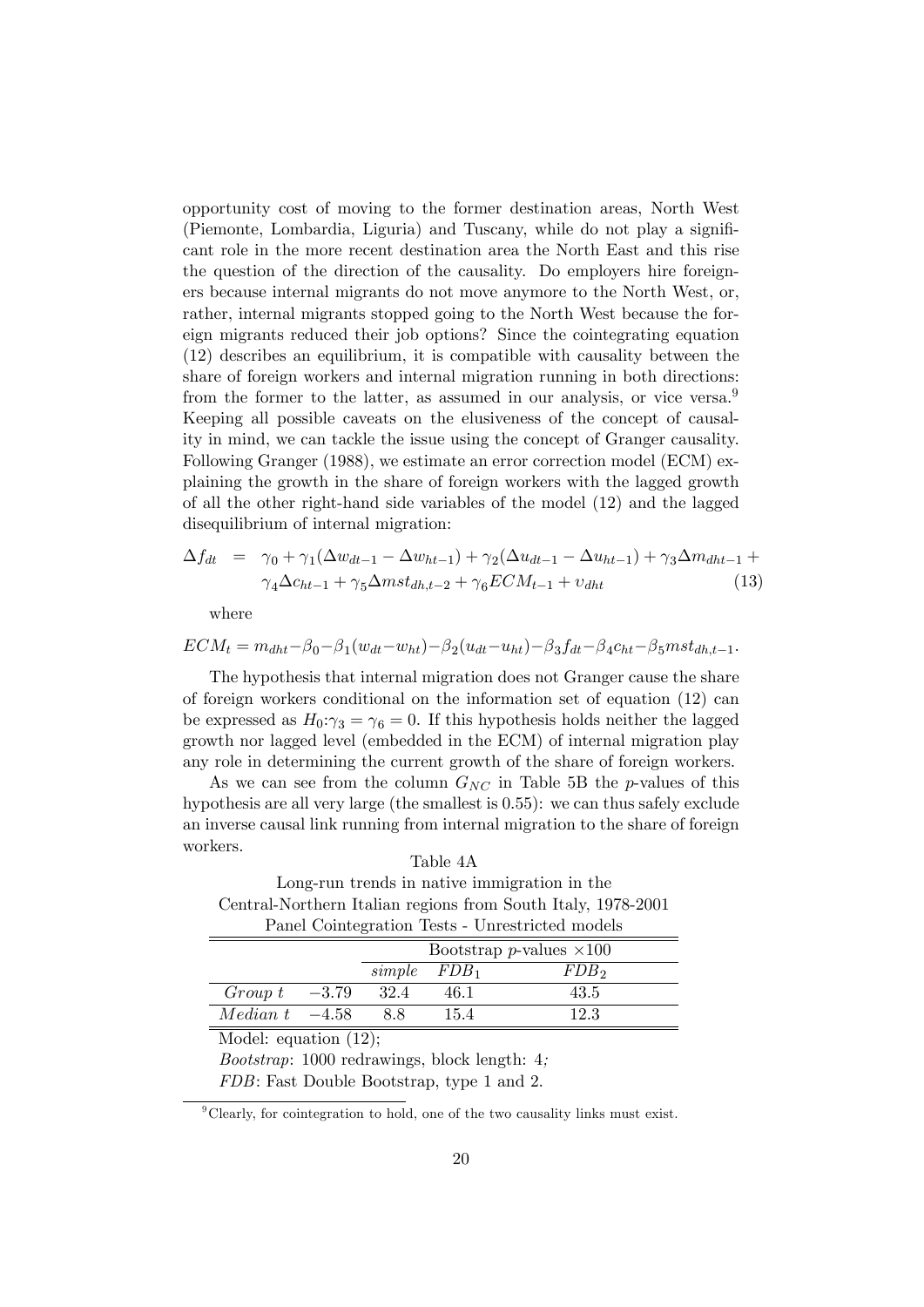Table 4B Long-run trends in native immigration in the Central-Northern Italian regions from South Italy, 1978-2001 FM-OLS estimates - Unrestricted models

| Destination      | $\theta$            | $u^d$    | $w^{\overline{d}}$ |          | Pm                  | $c^h$    | $W_f$    | $Z_{\alpha}$ |
|------------------|---------------------|----------|--------------------|----------|---------------------|----------|----------|--------------|
| Piemonte-V.A.    | 7.23                | $-0.99$  | 0.43               | $-0.37$  | $-0.16$             | $-0.87$  | $-0.91$  | $-27.99$     |
|                  | [4.09]              | [10.22]  | [0.70]             | [4.39]   | [6.90]              | [2.02]   | [18.8]   |              |
| Lombardia        | 12.93               | $-0.52$  | 0.75               | $-0.11$  | $-0.04$             | $-1.39$  | $-0.61$  | $-25.68$     |
|                  | [4.80]              | [8.50]   | 1.54               | $[1.52]$ | $[1.92]$            | $[4.91]$ | [27.5]   |              |
| $Trentino-A. A.$ | 19.54               | $-0.25$  | 4.52               | 0.59     | 0.05                | $-2.01$  | 2.33     | $-23.69$     |
|                  | $[1.62]$            | [1.78]   | [3.77]             | 1.11     | [0.81]              | $[1.64]$ | $[1.7]$  |              |
| Veneto           | $10.56\,$           | $-0.24$  | 2.76               | 0.21     | $-0.003$            | $-1.01$  | $-1.23$  | $-17.03$     |
|                  | [2.53]              | [2.29]   | [4.14]             | $[2.24]$ | [0.10]              | [2.27]   | $[11.8]$ |              |
| $Friuli-V. G.$   | 16.86.              | $-0.24$  | 1.09               | 0.19     | $-0.17$             | $-1.68$  | $-1.61$  | $-20.83$     |
|                  | $[2.54]$            | $[1.91]$ | [0.82]             | $[1.36]$ | [3.80]              | [2.30]   | [6.4]    |              |
| Liguria          | 18.03               | $-1.05$  | $-3.04$            | $-0.11$  | 0.05                | $-1.99$  | $-0.65$  | $-21.26$     |
|                  | [7.51]              | [8.90]   | [5.81]             | [1.63]   | [2.96]              | [7.84]   | [26.3]   |              |
| $Emilia-R.$      | 26.8                | $-0.77$  | 0.89               | 0.48     | $-0.15$             | 2.59     | 2.19     | $-18.99$     |
|                  | $\left[3.84\right]$ | [6.32]   | [0.89]             | $[3.65]$ | [3.36]              | $[3.61]$ | $[2.2]$  |              |
| Toscana          | $-13.76$            | $-0.08$  | 0.70               | $-0.46$  | $-0.09$             | 1.56     | 1.03     | $-28.77$     |
|                  | [3.16]              | [0.65]   | [0.96]             | [4.12]   | [3.09]              | [3.42]   | [15.9]   |              |
| Umbria           | $-7.65$             | $-0.38$  | $-1.32$            | $-0.11$  | $-0.05$             | 0.95     | 0.99     | $-23.42$     |
|                  | $[2.66]$            | [3.18]   | [1.85]             | [2.73]   | [2.43]              | [2.92]   | [17.0]   |              |
| Marche           | 14.20               | $-1.26$  | $-1.16$            | 0.24     | 0.05                | $-1.53$  | $-1.00$  | $-23.27$     |
|                  | [4.25]              | [9.96]   | $[1.52]$           | [3.81]   | $\left[3.09\right]$ | [4.26]   | [16.7]   |              |
| Lazio            | 2.80                | $-0.42$  | 3.28               | $-0.69$  | 0.001               | $-0.39$  | 0.11     | $-24.40$     |
|                  | [0.31]              | [0.98]   | $[1.22]$           | $[1.41]$ | [0.02]              | [0.44]   | [45.6]   |              |
|                  |                     |          |                    |          |                     |          |          |              |

Dependent variable: immigrants from South Italy/destination labour force (log);  $\theta$ : constant;

 $u^d$ : log unemployment differential (destination-home);

 $w<sup>d</sup>$ : log wage differential (destination-home);

f : share of foreigners on labour force of destination area (log);

Pm : past migration;

 $c<sup>h</sup>$ : home per capita household consumption (log, 1995 prices);

 $t$ -statistics: in brackets;

 $W_f$ : t-test of long-run weak exogeneity of f for the cointegrating coefficients; p-value in brackets;

 $Z_{\alpha}$ : Phillips' cointegration test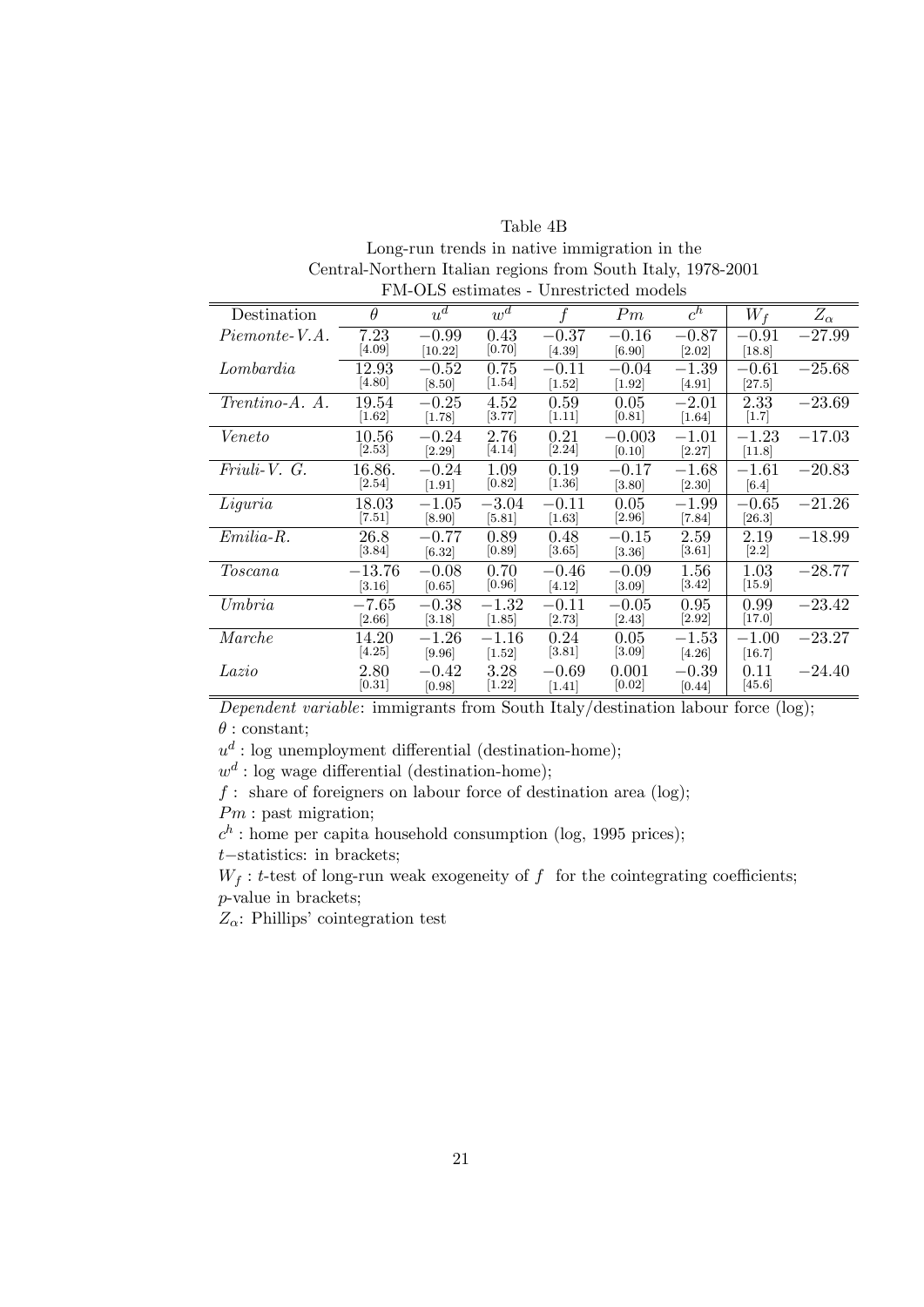## Table 5A

Long-run trends in native immigration in the Central-Northern Italian regions from South Italy, 1978-2001 Panel Cointegration Tests - Restricted models

|                             | Bootstrap <i>p</i> -values $\times 100$ |  |         |  |  |  |  |
|-----------------------------|-----------------------------------------|--|---------|--|--|--|--|
|                             | $simple$ $FDB_1$                        |  | $FDB_2$ |  |  |  |  |
| $Group\ t\quad -3.41$       | 0.7                                     |  | 1.3     |  |  |  |  |
| <i>Median t</i> $-4.38$ 0.5 |                                         |  | 0.8     |  |  |  |  |
|                             |                                         |  |         |  |  |  |  |

Model: equation (12) with zero restrictions (see Table 5B); Bootstrap: 1000 redrawings, block length: 4;

FDB: Fast Double Bootstrap, type 1 and 2.

## Table 5B Long-run trends in native immigration in the Central-Northern Italian regions from South Italy, 1978-2001 FM-OLS estimates - Restricted models

| Destination        | $\theta$             | $\overline{u}^d$    | $w^{\overline{d}}$ |                     | Pm                  | $c^h$               | $W_f$             | ${\cal G}_{NC}$ | $Z_{\alpha}$ |
|--------------------|----------------------|---------------------|--------------------|---------------------|---------------------|---------------------|-------------------|-----------------|--------------|
| Pidmonte-V. A.     | $-8.81$<br>[3.52]    | $-1.01$<br>[8.60]   |                    | $-0.30$<br>[2.97]   | $-0.14$<br>$[4.65]$ | $-1.01$<br>$[1.94]$ | $-0.11$<br>[0.46] | 0.26<br>[0.77]  | $-27.90$     |
| Lombardia          | $-0.26$<br>[0.98]    | $-0.52$<br>[8.50]   | 0.75<br>[1.54]     | $-0.11$<br>$[1.52]$ | $-0.04$<br>$[1.92]$ | $-1.39$<br>[4.91]   | $-0.61$<br>[0.28] | 0.16<br>[0.85]  | $-25.68$     |
| Trentino-A. A.     | 4.10<br>[1.78]       |                     | 5.28<br>[4.14]     |                     |                     | $-0.41$<br>$[1.54]$ |                   |                 | $-22.94$     |
| Veneto             | 1.02<br>[13.75]      |                     | 3.63<br>[4.50]     |                     | $-0.05$<br>[1.12]   |                     |                   |                 | $-3.46$      |
| $Friuli-V.G.$      | 10.78<br>[4.52]      |                     | 6.69<br>$[3.90]$   |                     | $-0.18$<br>[3.28]   | $-1.02$<br>[3.71]   |                   |                 | $-12.12$     |
| Liguria            | $-11.38\,$<br>[2.81] | $-0.71$<br>[4.06]   |                    | $-0.61$<br>[8.50]   | $-1.28$<br>[3.04]   |                     | $-0.39$<br>[0.35] | 0.62<br>[0.55]  | $-20.94$     |
| $Emilia-R.$        | 1.54<br>[9.36]       | $-0.32$<br>$[1.84]$ | 3.33<br>$[1.91]$   |                     | $-0.17$<br>[2.67]   |                     |                   |                 | $-1.31$      |
| Tuscany            | 1.56<br>[13.40]      |                     |                    | $-0.05$<br>[2.07]   | $-0.09$<br>$[3.42]$ |                     | $-0.42$<br>[0.34] | 0.09<br>[0.91]  | $-7.66$      |
| U <sub>m</sub> bra | 0.77<br>[16.69]      | $-0.63$<br>[9.92]   |                    |                     |                     |                     |                   |                 | $-4.40$      |
| Marche             | 0.24<br>$[1.93]$     | $-1.00$<br>[8.25]   |                    |                     |                     |                     |                   |                 | $-18.27$     |
| Lazio              | $-0.55$<br>[0.72]    |                     | 3.56<br>$[1.39]$   | $-0.72$<br>[4.40]   |                     |                     | $-0.09$<br>[0.46] | 0.15<br>[0.86]  | $-23.31$     |

Dependent variable: immigrants from South Italy/destination labour force (log);  $G_{NC}$ : F-test of  $H_0$ : internal migrations do not Granger cause f; p-value in brackets; all other definitions and abbreviations: see table 4B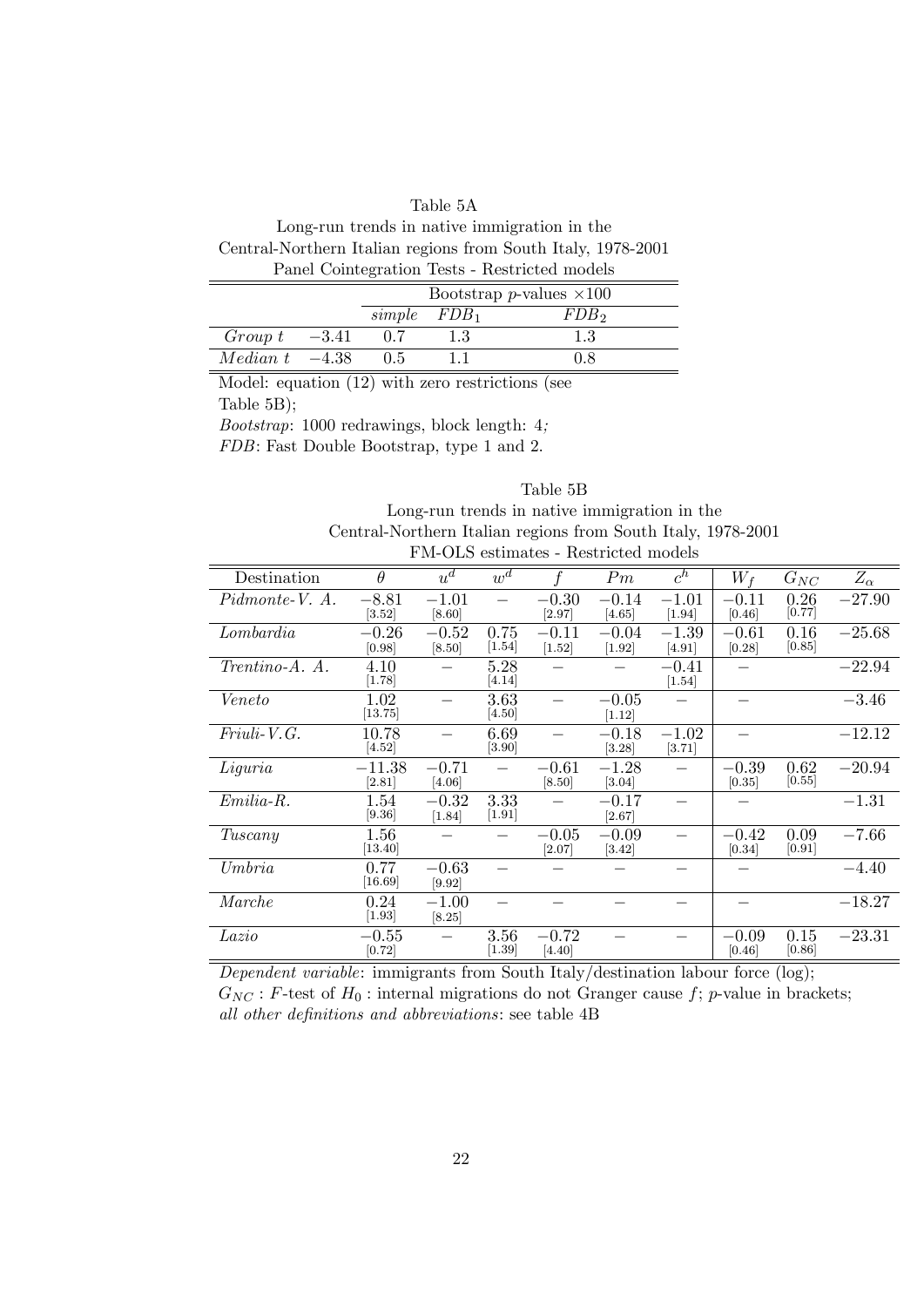

Figure 3: Native immigrants from South Italy on labour force (logs, solid line) and FM-OLS estimates (dashed line), 1978-2001. Left to right and top to bottom: Piemonte and Val d'Aosta, Lombardia, Trentino-Alto Adige; Veneto, Friuli-Venezia Giulia, Liguria; Emilia-Romagna, Toscana, Umbria; Marche, Lazio.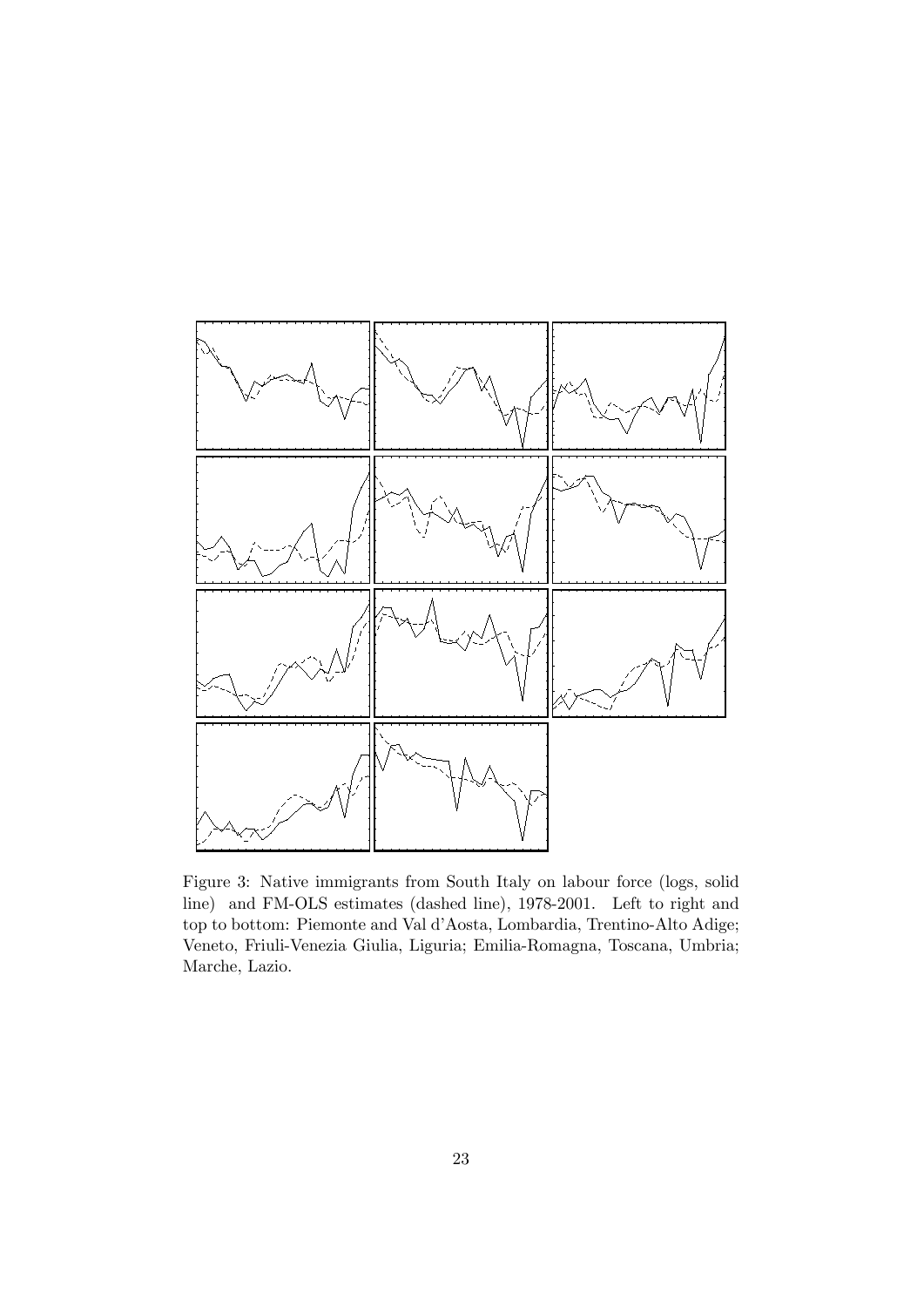## 5 Conclusions

In this paper we have considered three channels by which the immigration of foreigners can affect the internal migration of natives in Italy: First, by reducing the wage difference between the destination and the sending region, second, by reducing the difference in employment opportunities in the destination and sending regions, and, third, directly by affecting the utility of natives. Note that the share of foreigners affects utility in several ways, e.g. through housing prices, congestion, criminality or simply xenophobia. Our estimation results suggest that all three channels matter: Internal migration of natives from the South to the North in Italy is driven both by economic factors such as wage and unemployment differences as well as by the foreigner share in the destination region. Moreover, we find evidence that the foreigner share in the destination region Granger causes internal migration rather than the other way round.

Thus, the traditional empirical literature  $(e.g.$  Hatton and Tani, 2005) which focusses on the emigration of natives from the destination region may miss the key point how immigration of foreigners affect domestic labour supply in the destination region. Considering all three groups  $-$  foreigners, natives at the destination and natives in other regions  $-\text{may}$  thus contribute to a better understanding of the labour market effects of international migration. Note that foreign workers may be complementary to local natives in the destination areas (see Gavosto, Venturini, Villosio, 1999; Venturini, Villosio 2006, for evidence), but compete with potential native migrants from other areas of the country.

An interesting point in this context is that Barba, Bertola and Sembenelli (2006) find that firms that hire migrants have a lower rate of direct investment abroad, while much higher foreign direct investment shares are found for firms which do not hire foreign workers (in fact, the opening of the East European countries has created new incentives for international capital movements, lowering those for decentralizing to South Italy). Hence, foreign immigrants complement local native workers rather than to replace them. Thus, foreign immigrants are far from "stealing natives' jobs", instead they help keeping investment and production activities in the immigration areas. However, the picture looks less favourable if we consider the impact on regional imbalances in the destination countries: The immigration of foreigners can aggravate internal imbalances both by reducing domestic migration from the poorer to the more prosperous regions as well as by reducing investment from rich to poor regions.

Altogether, our findings suggest that the area approach to assess the labour market impact of international migration might by by ill-suited if we do not consider other currents which equilibrate the effects of immigration across regions. One of these channels is the replacement of domestic migration from poor to rich regions through the immigration of foreigners. Our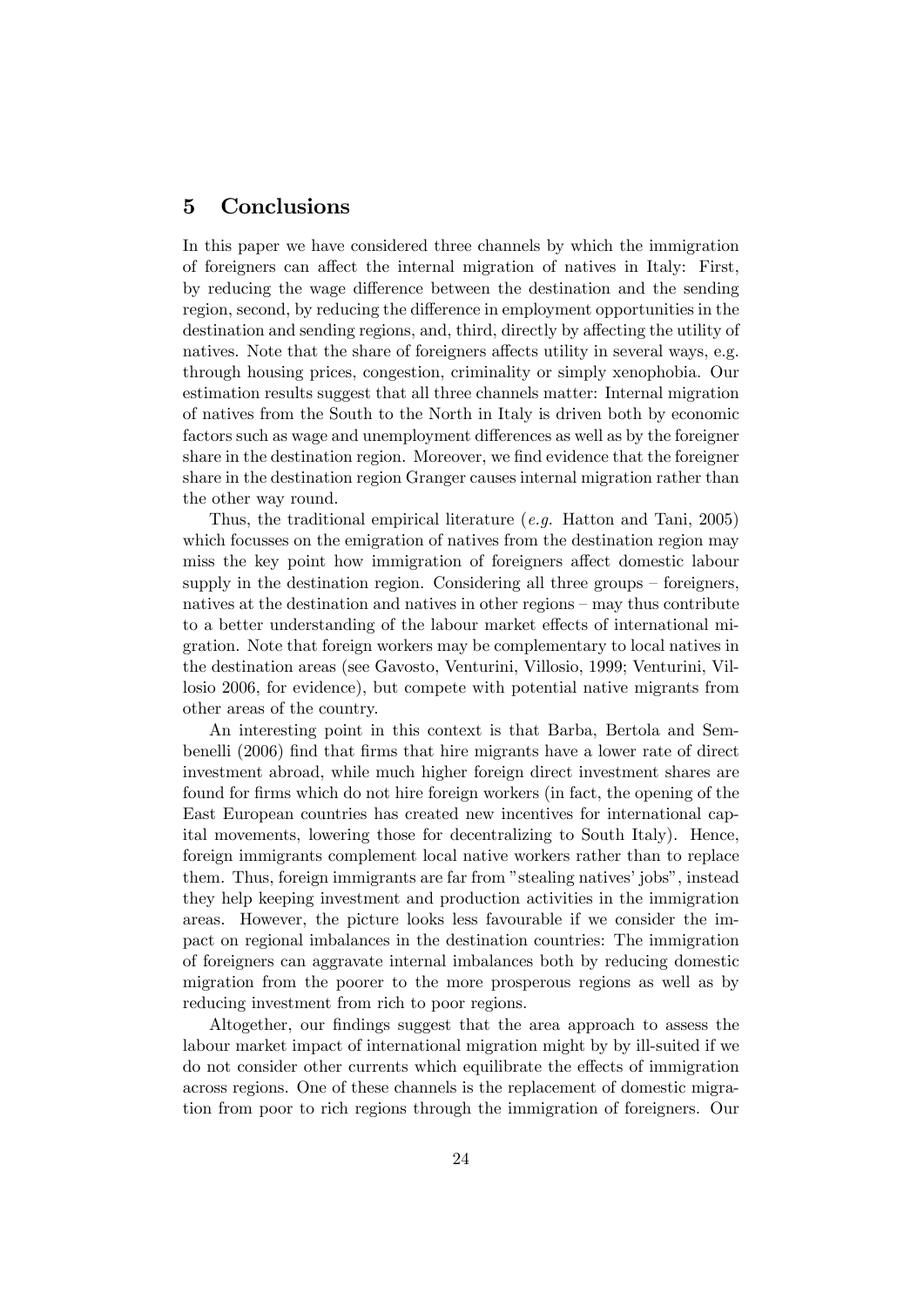analysis suggests that the impact of foreign immigration on domestic migration is far from irrelevant in the Italian case. To examine the implications for labour markets is an important issue for future research.

## 6 Appendix Data Sources and definitions

#### Native Immigrants

Data on in internal migration flows are collected by Istat (the national statistical agency) from the local Registrars' Offices. Since Italian residents are required by law to register in the place where they live (and, further, actually need to in order to have full access to the national health services and other benefits) these data are likely to represent accurately, even if not very timely, migration áows. Data for male migrants (primary workers) are used as a dependent variable, and for male and female flows in the construction of the proxy for the chain variable.

#### Wages

Regional series for the annual wage rate are derived from the WHIP (Work Histories Italian Panel) archive based upon social security data. The annual wage is defined as the total amount of the earnings received monthly by the employees (basic wage, cost-of-living allowance, residual fees, overtime payments), plus the total amount of the non-monthly wage (back pay, bonuses, supplements holiday pay, sick pay). It is the reference values used to calculate social security and insurance contributions paid by the firm, the social security burden of the employee and, if applicable, tax relief applied to employment. Therefore, this represents the annual compensation received by the employee net of the social security and health benefit contributions paid by the Örm, but gross of those due by the employee.

#### Unemployment Rate and Labour Force

Both included in the standard labour force survey data published by Istat.

#### Foreign Immigrants

Regional data on residence permits issued are collected by the Ministry of the Interior and revised by Istat. A serious problem of these series is the failure to exclude expired permits until 1991, which causes  $(i)$  a growing, positive bias up to that year, and  $(ii)$ , a strong negative structural break in 1992. To obtain a series representing more accurately the actual number of foreign workers present in the local labour markets we decided to smooth the observations for the period 1985-1995 using a kernel regression on a linear time trend.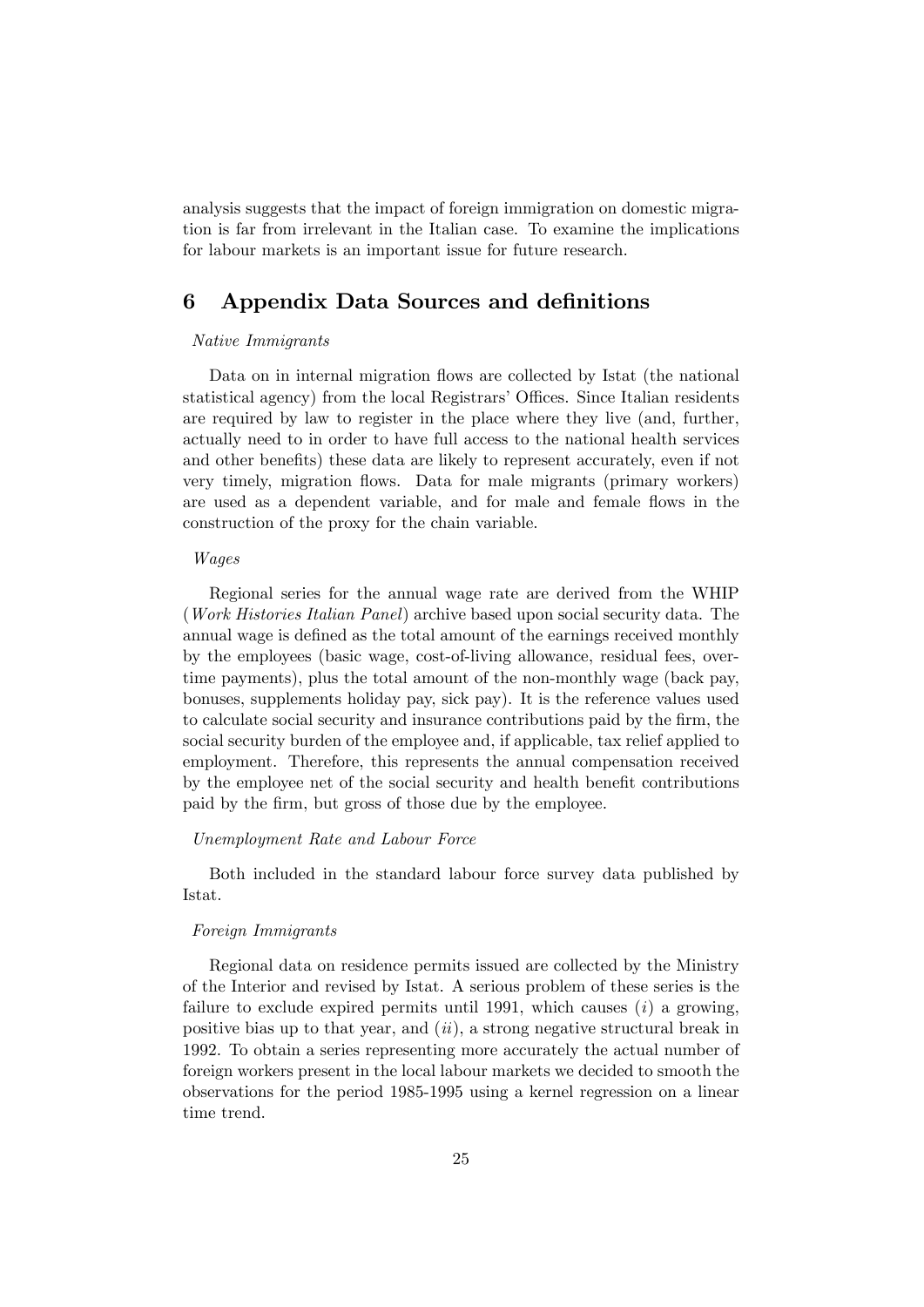## 7 References

- Amuedo-Dorantes C, De la Rica S. Immigrants' Responsiveness to labour Market Conditions and Its Implications on Regional Disparities: Evidence from Spain. IZA D.P. 1557; 2005.
- Attanasio O, Padoa-Schioppa F. Regional inequalities, migration and mismatch in Italy 1960-86. In: Padoa-Schioppa F (Ed), Mismatch and labor mobility. Cambridge University Press: Cambridge (UK); 1991.
- Barba Navaretti G, Bertola G, Sembenelli A. Offshoring and Immigrant Employment: Firm-level Theory and Evidence. Università di Milano DEAS Working Paper No 09; 2006.
- Borjas G, Freeman R, Katz R. How much Do Immigration and trade Affect Labor Market Outcomes? Brookings Papers on Economic Activity 1997;1-67.
- Borjas G. The demand curve is downward sloping: re-examining the impact of immigration on the labor market. Quarterly Journal of Economics 2003;118; 1335-1374.
- Boswijk HP. Cointegration, Identification and Exogeneity. Inference in Structural Error Correction Models. Tinbergen Institute: Amsterdam (NL), 1992.
- Boswijk HP. Efficient Inference on Cointegration Parameters in Structural Error Correction Models. Journal of Econometrics 1995;69; 133-158.
- Card D. The Impact of Mariel Boatlift on the Miami Labor Market. Industrial and Labour Relations Review 1990; 43; 245-57.
- Card D. Immigrant Inflows, native Outflows and the Local labor Market Impacts of Immigration. Journal of Labour Economics 2001; 19; 22-64.
- Card D. Is the New Migration Really So Bad? Economic Journal 2005; 115; F300-F323.
- Card D, Di Nardo JE. Do Immigrants Inflows lead to Native outflows? American Economic Review 2000; 90; 360-73.
- Carrington W, De Lima P. The impact of 1970's Repatriates from Africa on the Portuguise Labour Market. Industrial and Labour Relations Review 1996; 49; 330-347.
- Clark X, Hatton TJ, Williamson JG. Where do U.S. immigrants come from, and why? NBER Working Paper No. 8998; 2002.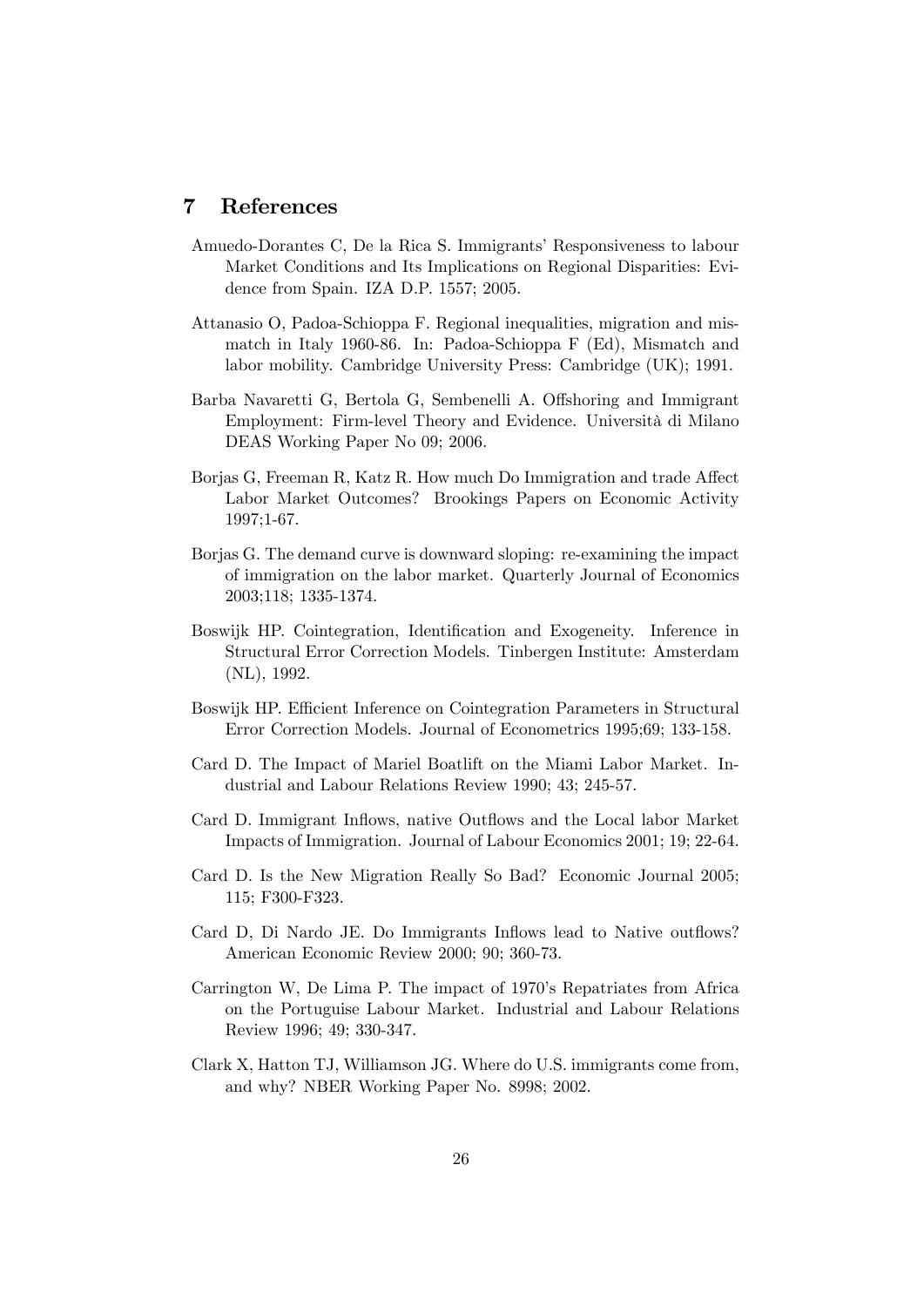- Davidson R, MacKinnon JG. Improving the Reliability of Bootstrap Tests. Queenís University Institute for Economic Research Discussion Paper No. 995; 2000.
- Del Boca D, Venturini A. (2005) Italian Migration. In Zimmermann K. (Ed), European Migration. Oxford University Press: Oxford (UK); 2005. p. 303-336.
- Dickey DA, Pantula SG. Determining the order of differencing in autoregressive processes. Journal of Business and Economic Statistics 1987; 5; 455-61.
- Di Iorio F, Fachin S. A Note on the Estimation of Long-Run Relationships in Dependent Cointegrated Panels. MRPA WP n. 12053; 2008. http://mpra.ub.uni-muenchen.de/12053/
- Dustmann C, Fabbri F, Preston I, Wadsworth J. The Local Labour Market Effects of Migration in the UK. Home Office Online Report  $06/03$ ; 2003.
- Fachin, S. Long-Run Trends in Internal Migrations in Italy: a Study in Panel Cointegration with Dependent Units. Journal of Applied Econometrics 2007; 22; 401-428.
- Faini R, Galli G, Gennari P, Rossi F. An empirical puzzle: falling migration and growing unemployment differentials among Italian regions. European Economic Review 1997; 41; 571-579.
- Filer R. (1992) The impact of immigrant arrivals on migratory patterns of native workers. In Borjas GJ, Freeman RB. (Eds.) Immigration and the Work Force: Economic Consequences for the United States and Source areas. University of Chicago Press: Chicago (USA); 1992.
- Eurostat European Labour Force Survey. Eurostat: Luxembourg; 2008.
- Gavosto A, Venturini A, Villosio C. Do Immigrants Compete with Natives? Labour 1999; 13; 603-622.
- Granger CWJ Some recent development in a concept of causality. Journal of Econometrics 1988; 39; 199-211.
- Groen JJJ, Kleibergen F. Likelihood-based cointegration analysis in panels of vector error-correction models. Journal of Business and Economic Statistics 2003; 21; 295-318.
- Haisken-De New JP, Zimmermann K. (1999) Wage and Mobility Effects of Trade and Migration. In Dewatripont M, Sapir A, Sekkat K. (Eds.) Trade and Jobs in Europe, Much Ado about Nothing? Oxford University Press: Oxford (UK); 1999; p. 139-160.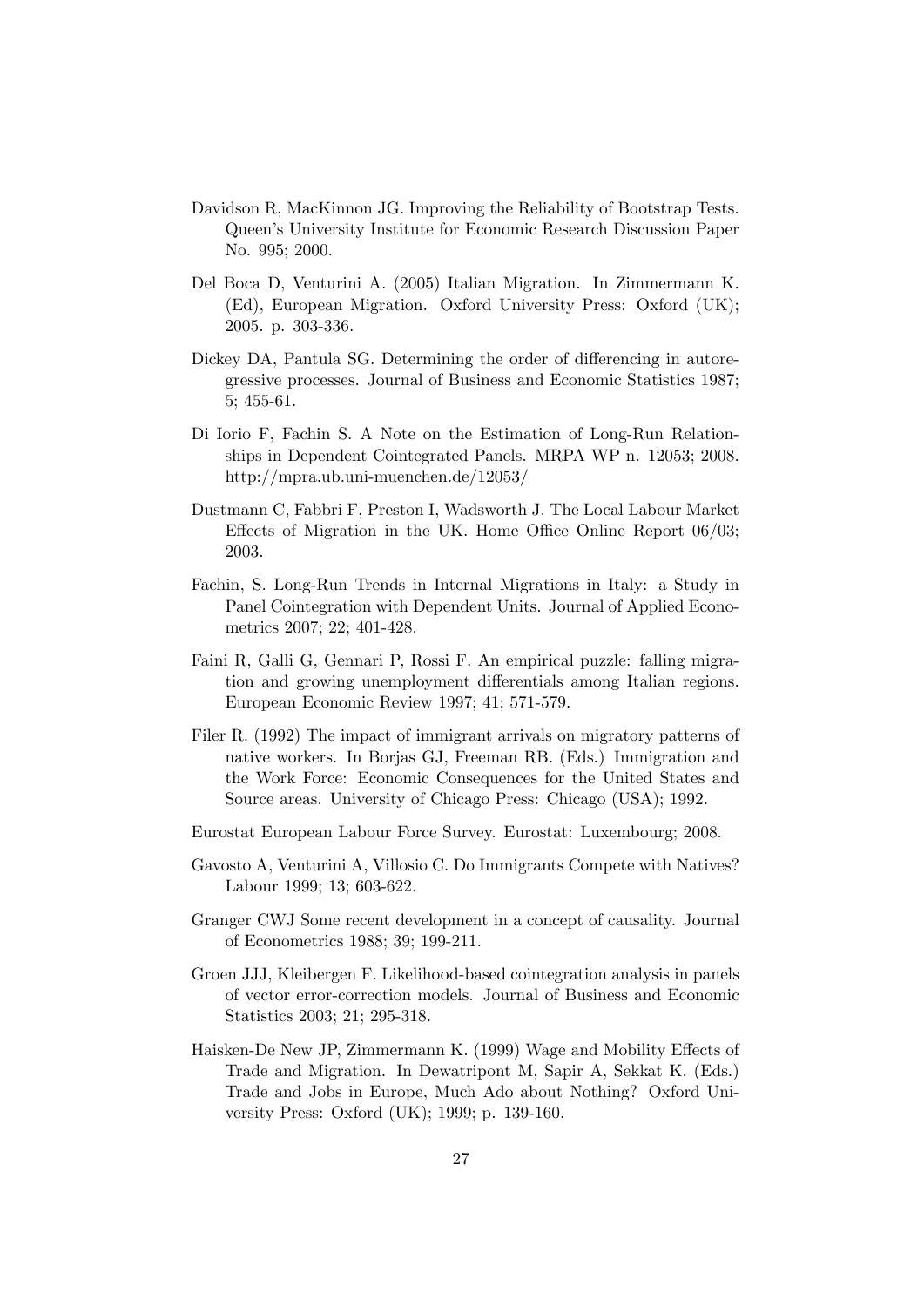- Hatton TJ. A model of U.K. migration, 1870-1913. Review of Economics and Statistics 1995; 77; 407-415.
- Hatton TJ. Explaining Trends in UK Immigration. CEPR Discussion Paper No. 4019; 2003
- Hatton,TJ, Tani M. Immigration and inter-regional mobility in the UK, 1982-2000. The Economic Journal; 2005;11; F342-F358.
- Hunt J. The Impact of the 1962 Repatriates from Algeria on the French Labor Market. Industrial and Labour Relations Review 1992; 45; 556- 572.
- Im KS, Pesaran MH, Shin Y. Testing for unit roots in heterogenous panels. Journal of Econometrics 2003; 115; 53-74.
- Longhi S, Nijkamp P, Poot J. A Meta-Analytic Assessment of the Effect of Immigration on Wages. Journal of Economic Surveys 2005; 19; 451-477.
- Longhi S, Nijkamp P, Poot J. Spatial Heterogeneity And The Wage Curve RevisitedJournal of Regional Science 2006; 46; 707-731.
- Longhi S, Nijkamp P, Poot J. Meta-Analysis of Empirical Evidence on the Labour Market Impacts of Immigration, IZA D.P. No 3418; 2008
- Murat M, Paba S. International Migration, Outsourcing, and Italian Industrial Districts. Materiali di discussione n. 464, Dipartimento di Economia, Università di Modena e Reggio Emilia; 2004.
- Moon HR. A note on fully-modified estimation of seemingly unrelated regressions models with integrated regressors. Economics Letters 1999; 65; 25-31.
- Ottaviano GM, Peri G. Rethinking the gains from Immigration: Theory and Evidence from the U.S., NBER Working Paper No 12497; 2006
- Pedroni P. Cross Sectional Dependence in Cointegration Tests of Purchasing Power Parity in Panels. Indiana University Working Paper; 1997.
- Pedroni P. Fully modified OLS for heterogeneous cointegrated panels. Advances in Econometrics: Nonstationary Panels, Panel Cointegration and Dynamic Panels 2000; 15; 93-130.
- Pedroni P. Purchasing power parity tests in cointegrated panelsReview of Economics and Statistics; 2001; 83; 1371-1375.
- Pesaran HM, Smith R. Estimating Long Run Relationships from Dynamic Heterogeneous Panels. Journal of Econometrics; 1995; 68; 79-114.